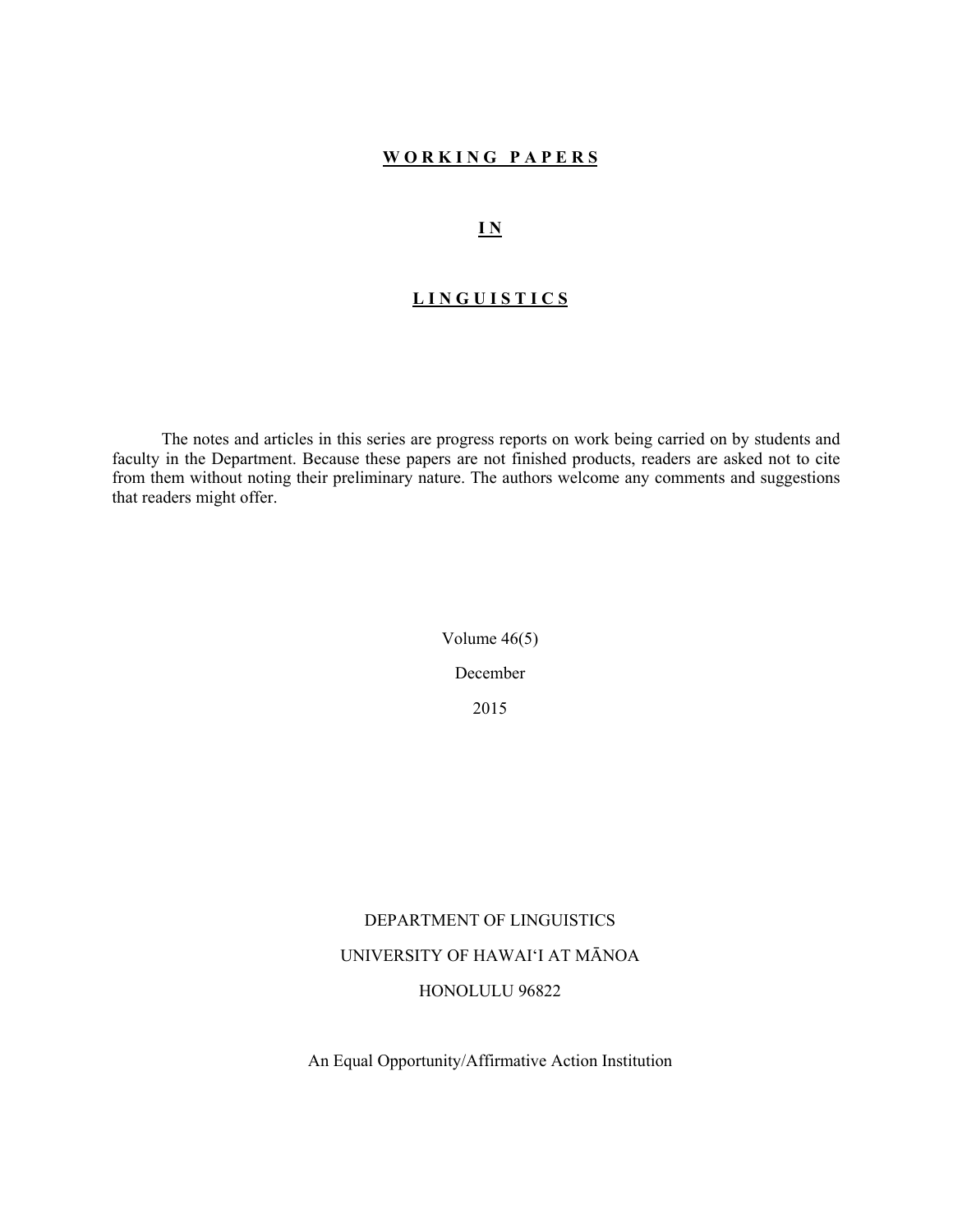#### DEPARTMENT OF LINGUISTICS FACULTY

2015

Victoria B. Anderson Andrea Berez-Kroeker Derek Bickerton (Emeritus) Robert A. Blust Lyle Campbell Kenneth W. Cook (Adjunct) Kamil Deen Patricia J. Donegan (Chair) Katie K. Drager Emanuel J. Drechsel (Adjunct) Michael L. Forman (Emeritus) Gary Holton Roderick A. Jacobs (Emeritus) William O'Grady Yuko Otsuka Ann Marie Peters (Emeritus) Kenneth L. Rehg (Adjunct) Lawrence A. Reid (Emeritus) Amy J. Schafer (Acting Graduate Chair) Albert J. Schütz, (Emeritus, Editor) Jacob Terrell James Woodward Jr. (Adjunct)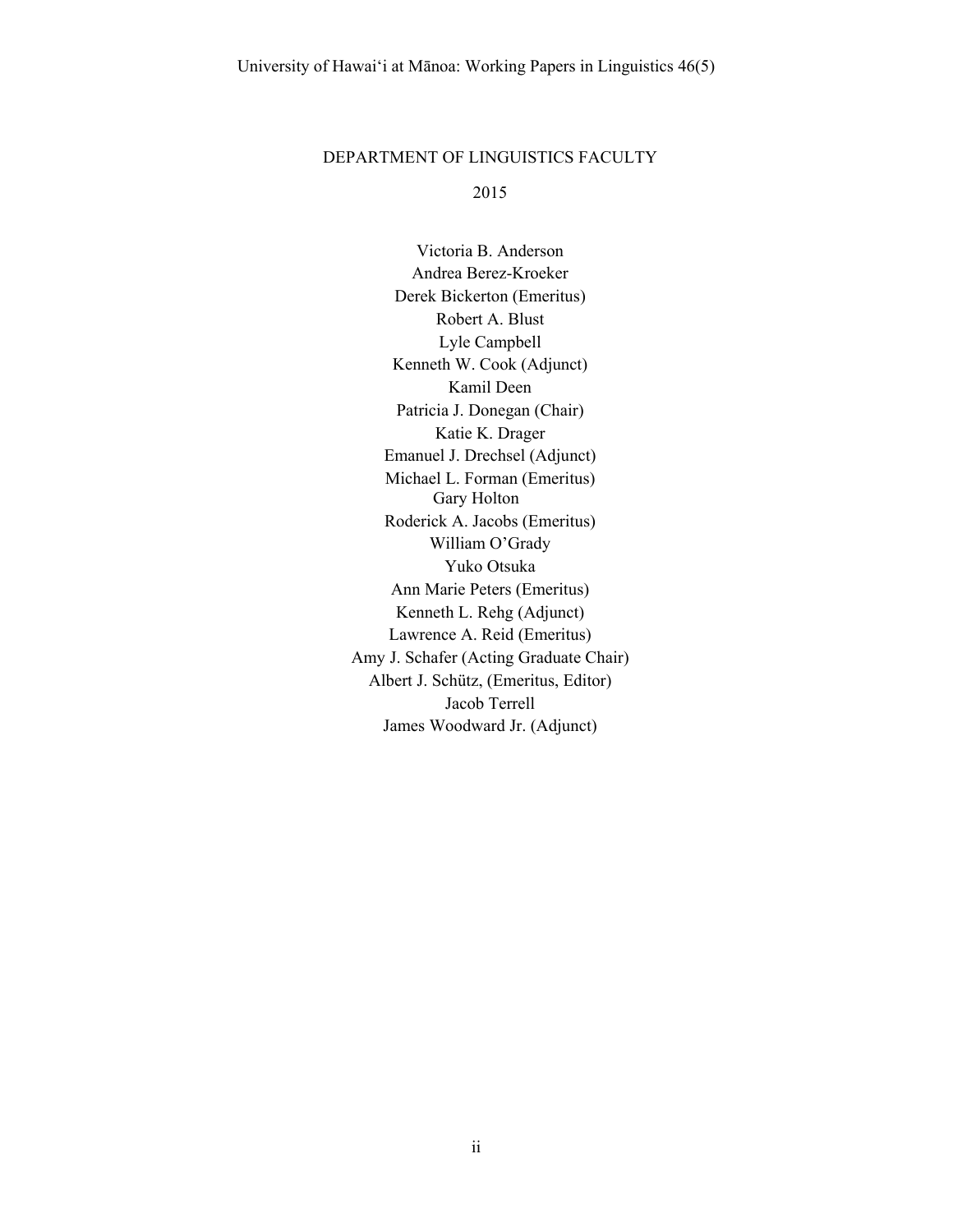# LANGUAGE VS. DIALECT IN LANGUAGE CATALOGUING: THE VEXED CASE OF OTOMANGUEAN DIALECT CONTINUA<sup>1</sup>

#### EVE OKURA

This paper reviews the literature on the language-vs.-dialect question and mutual intelligibility testing. It discusses conflicting internal classification schemes from different sources involving Mixtec and Zapotec dialect continua (members of the Otomanguean language family). The paper shows how various catalogues differ in their purposes and thus in their methods of dealing with these dialect continua, comparing and contrasting various internal classification schemes. It also demonstrates how the *Catalogue of Endangered languages* has solved the issue of the Mixtec and Zapotec dialect continua.

**KEYWORDS**: dialect continuum; dialect continua; dialect chain; mutual intelligibility; catalogue; Otomanguean; Mixtec; Zapotec; Catalogue of Endangered Languages; ELCat

**1. INTRODUCTION.** Linguistic studies from the well-known earlier ones, such as Hockett 1958 and Haugen 1966, and recent ones, such as Blust 2013, have discussed the linguistic problem of determining whether varieties in dialect continua should be considered separate languages or dialects of a single language. Varying degrees of intelligibility between varieties make it difficult to find a satisfactory solution. There have been disagreements regarding what kind of criteria should be used to determine what makes an entity a distinct language as opposed to a dialect, e.g., linguistic features, genetic relationship, sociocultural attributes, and mutual intelligibility. A number of methods have been developed in attempting to measure mutual intelligibility alone (e.g., Voegelin and Harris 1951; Wolff 1959; Casad 1974; Bradley 1976; Agard 1984). For many linguistic purposes this dilemma can be ignored. However, for languages in a language catalogue, it is necessary determine how to represent dialect continua. Are all varieties to be entered as dialects of a single language? How should one respond to conflicts regarding the number of entities and the names of varieties in a dialect continuum? The *catalogue of endangered languages* (*ELCat*) faced these questions when entering data for Otomanguean dialect continua.

This paper discusses how the question of language versus dialect has been treated in the linguistic literature, how various catalogues have dealt with this issue, and what was done with Otomanguean dialect continua in *ELCat*. It proposes a solution the problem of representing the dialect continua involving Otomanguean languages in language catalogues, especially in *ELCat*.

One might think that defining "a language" would be a straightforward task. It would seem fundamental to the entire field of linguistics, and—to borrow terminology from *The structure of scientific revolutions* (Kuhn 1962)—a primary idea upon which all other secondary, tertiary, etc. ideas in the field would be built. However, how to determine what constitutes a language as opposed to a dialect can be surprisingly difficult, especially in cases of dialect continua. As Robert Blust stated, "It is one of the easiest problems to talk about in linguistics and one of the most difficult to answer" (personal communication, 2014). The difficulty is illustrated by the reaction of Albert J. Schütz, who has extensive experience classifying language varieties of Fiji: "If someone asks you how many languages or dialects are in an area, the best thing to do is turn around and walk in the other direction" (personal communication, 2014), because the asker typically expects a simple answer, but no simple answer exists.

 <sup>1</sup> <sup>1</sup> I would like to thank Lyle Campbell for his guidance on this project. I would also like to thank William O'Grady and Robert Blust for their helpful feedback. Gabriela Pérez Báez and Terrence Kaufman provided invaluable and essential information on the Zapotec language complex. Thank you also to *ELCat* team's Russell Barlow for editing the Mixtec and Zapotec data and to Albert J. Schütz for corrections. I would also like to express appreciation to Stephen Cicirelli for his editorial suggestions that helped make this paper more readable.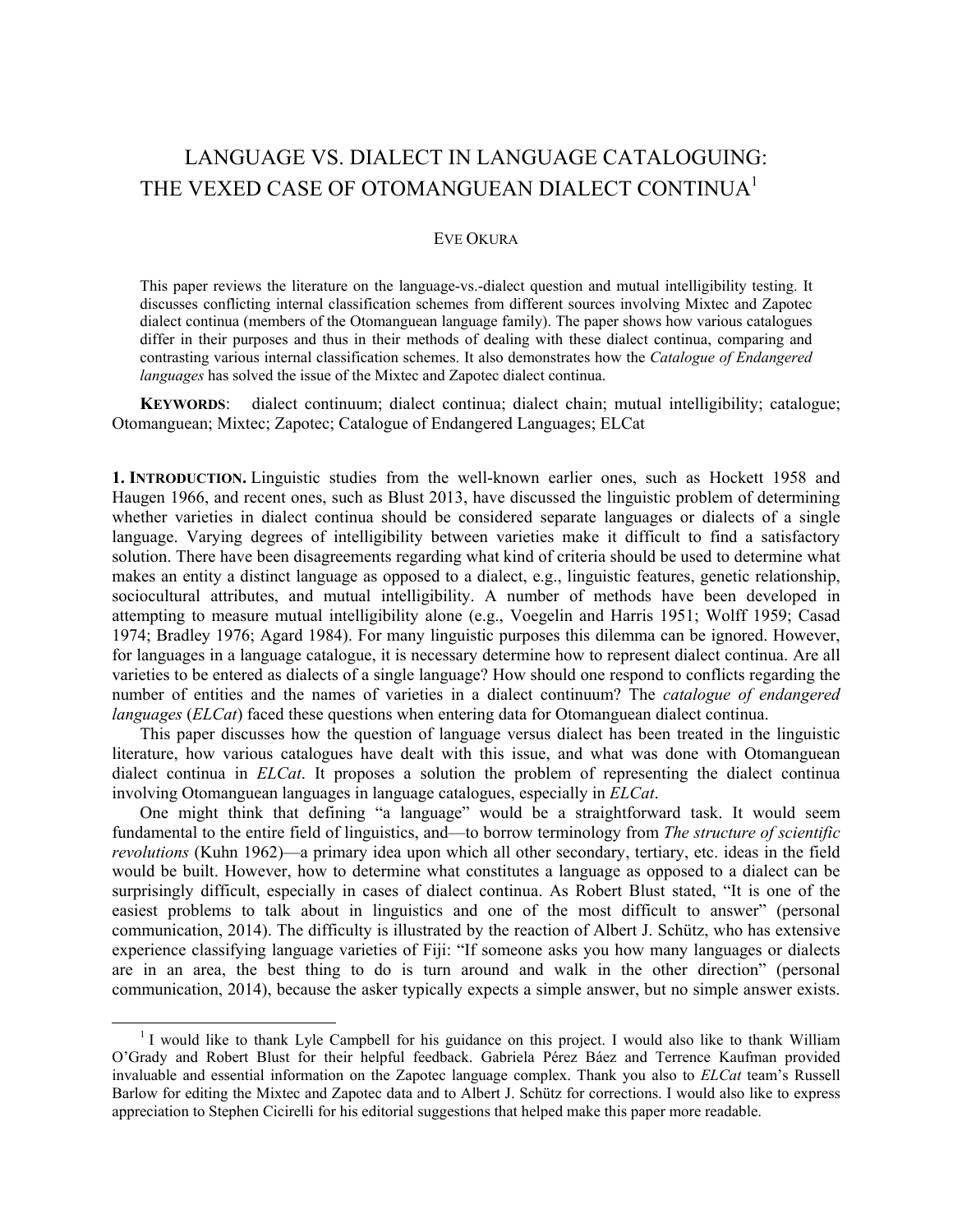Thus, while defining language boundaries may be fundamental in linguistics, the proposed answers to the question of language vs. dialect are far from unified.

In many areas of inquiry in linguistics one can respond in just the way suggested by Schütz: when confronted with the question of language versus dialect—turn around and walk in the other direction. However, when it comes to data for "macrolanguages" (defined below) in a catalogue of languages, one is not afforded the luxury of sweeping this question quietly under the rug. This is especially relevant in the case of *ELCat*, as it seeks to have language entries based solely on linguistic criteria (as opposed to having separate entries for dialects, or for defining languages by social, political, or cultural criteria).

The structure of ELCat database requires that its data be entered for a specific language (not for dialects or varieties of languages). In some cases, it is unclear whether a specific linguistic variety is an actual language, or if it is one of several dialects of a language. This uncertainty is a problem even in some of the most current scholarly literature. This kind of uncertainty as to language classification is not as rare as one might think, occurring in a variety of geographic regions and in a number of unrelated language families. These kinds of uncertainties occur, for example, in the cases of the West Romance Dialect Continuum in Europe (Indo-European language family) (Downes 1989:19), Cree and Ojibwe dialect continua in northeastern North America (Algic language family) (Mithun 2001), Austronesian dialect chains in the Pacific (Blust 2013), and many of the 60 linguistic entities *Ethnologue* has labeled "macrolanguages" (Lewis et al. 2013).

*Ethnologue* defines a "macrolanguage" as "multiple, closely related individual languages that are deemed in some usage contexts to be a single language." The term was coined to deal with language groups that had been given a single ISO 639-2 code (i.e., labeled as a single language in the former ISO code system), but were found to have mutually unintelligible languages within them  $2$  Thus, "macrolanguage" is—to some degree—a reaction to the ISO 639–2 system, so which language groups happen to be called a "macrolanguage" has an element of randomness to it in that it is not defined only by linguistic or intelligibility criteria; only those language groups that happened to be mislabeled in ISO 639- 2 are included. Nor does it respond to the reverse situation—cases in which multiple mutually intelligible varieties have been given different ISO 639–2 or 639–3 codes – that is, where dialects of one language have been considered separate languages. This is because *Ethnologue* does not classify language varieties strictly on linguistic criteria or on mutual intelligibility. Rather, *Ethnologue* classifications are based on ISO 639–3, whose classifications are based on three criteria:

- 1. mutual intelligibility
- 2. shared literature or "ethnologuistic" identity, even when levels of mutual intelligibility alone would not be enough to classify varieties as the same language
- 3. where mutual intelligibility is strong enough to be considered the same language, "wellestablished distinct ethnolinguistic identities" are considered reason enough to enter the varieties as separate languages.3

For example, each variety of Mixtec is labeled with the specific variety name together with "Mixtec," for example "Mixtec, Apasco-Apoala." "Mixtec" then becomes a type of surname for all of those related varieties. However, no attempt is made to define what type of an entity "Mixtec" is as a whole – a single language or a collection of separated languages and dialects.

*Ethnologue* includes Cree and Ojibwe among those 60 macrolanguages. Zapotec is also listed as one of *Ethnologue*'s macrolanguages. Interestingly, Mixtec is not categorized as a macrolanguage in *Ethnologue*. Rather, each Mixtec variety has a separate entry, with no mention of being part of a macrolanguage.

This paper discusses how the issue of language versus dialect has been treated how various catalogues, with focus on the solution adopted for the Otomanguean dialect continua in *ELCat*.

 $\frac{1}{2}$  $h<sup>2</sup>$  https://www.ethnologue.com/about/problem-language-identification#MacroLgsID

 $3$  Ibid.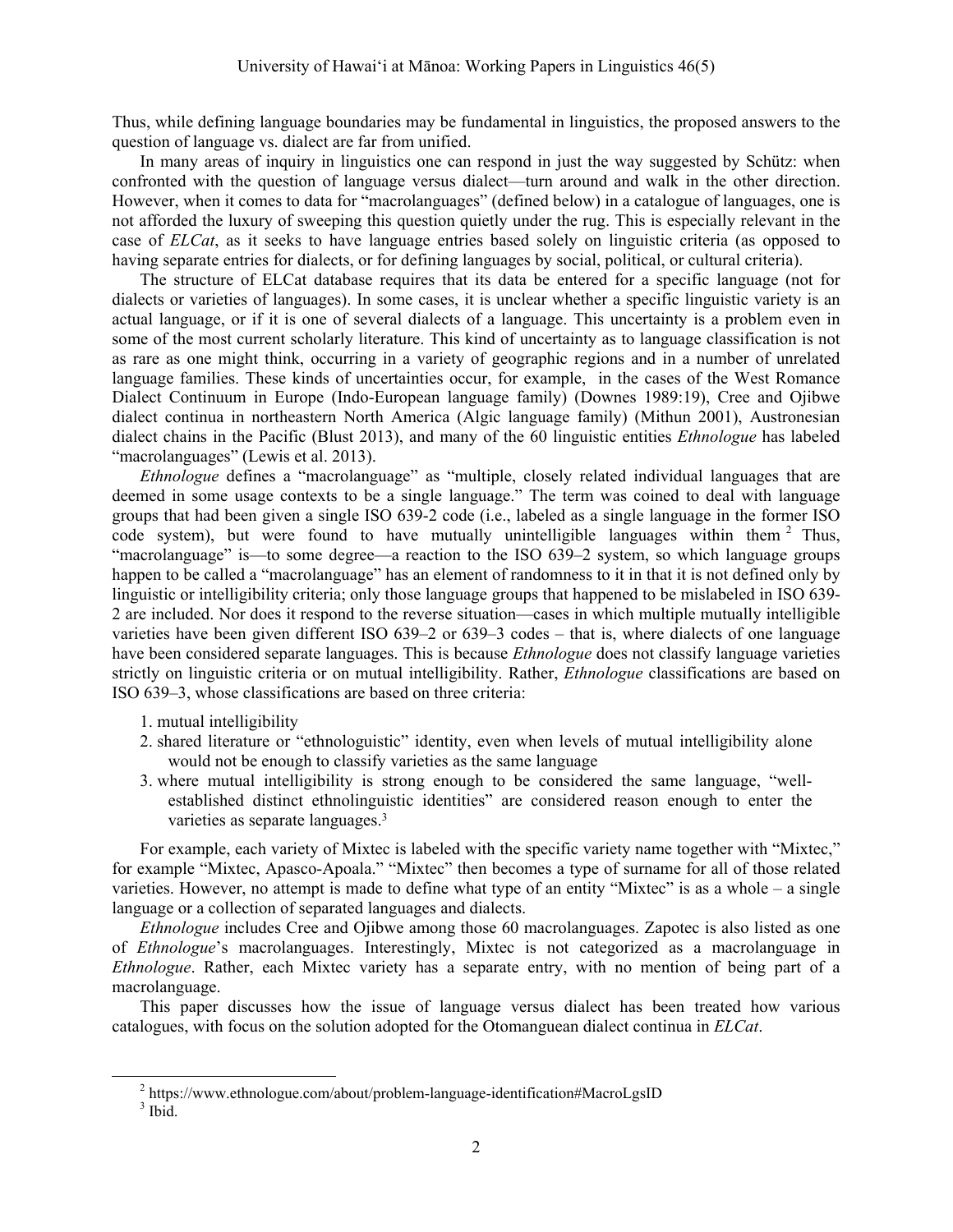The Instituto Nacional de Lenguas Indígenas (INALI) recognizes some of the challenges faced in correctly identifying languages based on linguistic criteria, as opposed to listing only by the colloquial names for language varieties, which do not necessarily treat linguistic varieties in a systematic way.

Es posible identificar algunos parámetros que generan confusión o malas interpretaciones de los datos. Esto es más notorio en los casos en los que más de una lengua se conoce con el mismo nombre, como el chontal (chontal de Oaxaca y chontal de Tabasco). Aun cuando hay una parte del nombre que sirve para distinguir estas dos lenguas, en algunos censos han aparecido referidas estas lenguas tanto con el nombre distintivo como con el nombre que no hace distinción (chontal). Un caso similar es el de los nombres usados como genéricos. Los casos más problemáticos pueden ser, para el INEGI, el chinanteco, el mixteco y el zapoteco. En estos casos aparecen el nombre genérico y los nombres de las variantes. (Ósorio and Alarcón 2009:88)

Thus, according to INALI, "los casos más problemáticos" (the most problematic cases) for distinguishing between separate languages that are all locally referred to by a shared general, generic name, are "el chinanteco, el mixteco y el zapoteco." This paper focuses on two of these three language groups—Mixtec and Zapotec. The sections for each of these language groups will:

- 1. Report various competing internal classifications from different sources for each language group;
- 2. Address how these language groups are represented by comprehensive language sources:
	- a. *Ethnologue*
	- b. *Glottolog*
	- c. Insituto Nacional de Lenguas Indígenas (INALI)
	- d. The Catalogue of Endangered Languages (ELCat)
- 3. Search primary sources to determine which internal classification schemes are the most accurate in current literature (i.e., based on linguistic criteria with data obtained by rigorous methods);
- 4. Acknowledge the uncertainties, challenges, and limitations that remain.

**2. LANGUAGE VS. DIALECT.** The problem of determining what is a language and what is a dialect is not new. Hockett (1958:8) presented the issue in the introductory pages of his *A course in modern linguistics*: "We cannot always judge whether the speech of two groups should be counted as separate languages or only as divergent dialects of a single language." Hockett addressed dialect continua in a manner quite different from *Ethnologue*'s method. First, although he discussed the role of ethnolinguistic identity, he used terminology to talk about the issue based on linguistic criteria and mutual intelligibility. Hockett's "L-simplex" refers to a clearly defined language (whether by linguistic criteria or by tradition). His Lcomplex "consists of any idiolect plus all other idiolects which are linked both to the first and (consequently) to each other" (Hockett 1958:324). He discussed various combinations of how these concepts are exhibited in real-world examples. He stated that a language could be both an L-complex and an L-simplex if it has been traditionally called by a single language name, but has been found to consist of some unintelligible varieties (e.g.,Menomini and Chocktaw) (Hockett 1958:324). German, however, is different:

In other instances the correlation is not so neat. If by "German" we mean what is usually meant by the term—all the idiolects of Germany, German-speaking Austria, and German-speaking Switzerland—then this "language" is more than a single L-simplex but less than an L-complex. There are pairs of idiolects in "German" which are not mutually intelligible: a speaker from Switzerland and one from the boundary region near Holland, neither of whom has learned standard German, cannot understand each other. All the idiolects of German, as defined, belong to a single L-complex, but the latter is more inclusive, since it includes also all the idiolects of Dutch and Flemish (Hockett 1958:324).

Hockett also included Romance languages, varieties of English, and varieties of Mandarin as types of dialect continua that have varieties that are mutually intelligible and some varieties that are mutually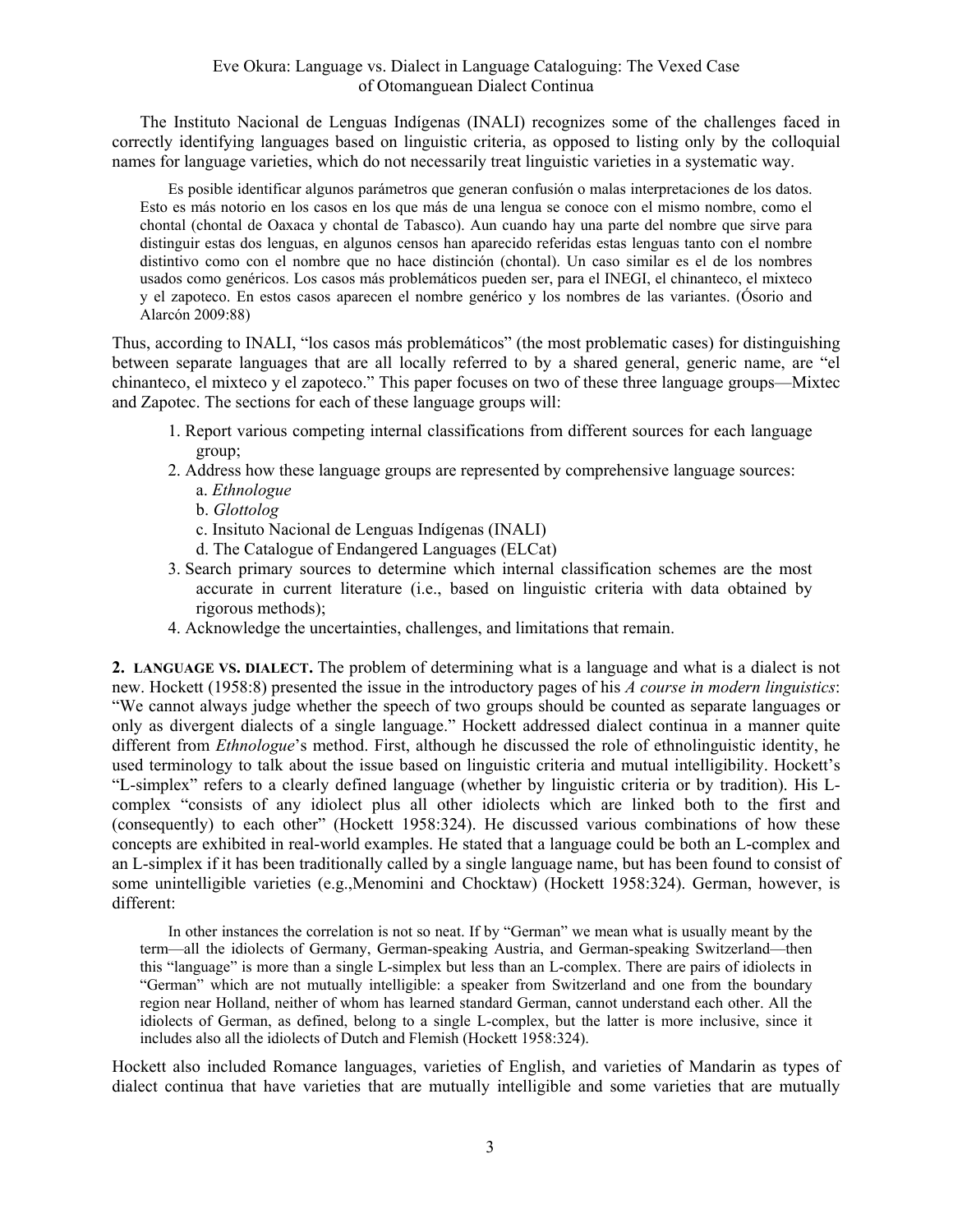unintelligible. Where varieties located at the beginning and end of the chain are unintelligible, but each of the varieties in between is intelligible to the varieties nearest to it, to varying degrees.

Haugen (1966) continued the discussion. He recounted the origins of the English terms "language" and "dialect," and the history of their use in the English languages (along with similar terms in French):

The taxonomy of linguistic description—that is, the identification and enumeration of languages—is greatly hampered by the ambiguities and obscurities attaching to the terms "language" and "dialect." Laymen naturally assume that these terms, which are both popular and scientific in their use, refer to actual entities that are clearly distinguishable and therefore enumerable. A typical question asked of the linguist is: "How many languages are there in the world?" Or: "How many dialects are there in this country?" (Haugen 1966:922).

Haugen (1966) observed that this issue is relevant for languages in Europe and Africa. While the Romance languages have often been used as an example of a dialect continuum, Blust (2013:34) acknowledges that the question is relevant even for varieties of English (e.g., American English and Australian English). However, the language-dialect problem extends beyond the well-known cases involving Indo-European languages. Blust (2013:34) highlights the situation in the Austronesian language family as well, and points out the problematic nature of some of the methods previously used to make language boundary distinctions.

Various methods have been attempted to define linguistic boundaries in these ambiguous cases. Typically, "mutual intelligibility" is used as the criterion to determine whether two linguistic entities are dialects of the same language or are separate and independent languages; i.e., if speakers of the two varieties in question can understand each other (if mutual intelligibility exists), then the varieties can be classified as dialects of the same language; if speakers of the varieties cannot understand each other, the varieties can be classified as two different languages.

Voegelin and Harris (1951:323) described four methods for determining the difference between a language and a dialect: (1) the "ask the informant" method; (2) the "count sameness" method; (3) the "structural status" method; and (4) the "test the informant" method. Method (1), "ask the informant," involves simply asking speakers whether or not another person/group/town speaks their same language. There are a number of problems with this approach. First, sometimes cultural differences result in groups reporting that another group's language is different even if it is actually mutually intelligible. Second, the speaker may be basing the "differentness" of another variety on criteria that is not sufficient from a linguistic perspective to distinguish a dialect from a language (e.g., the speaker may say it is a different variety because it has some differences, but it is not different enough to make it mutually unintelligible). Third, speakers from different language groups could be bilingual or multilingual. This adds ambiguity in answers to the question, "Do people in X town speak the same language as people in this town?" Methods (2) and (3) are more rigorous than method (1) (method 3 being preferable to method 2). Schütz's study of Fijian dialects exemplifies method (3), in which he determined an estimate of the number of Fijian dialects based on phonological analyses (Schütz 1963). Method (2) does not account for possible borrowings in attempting to determine genetic relationships. Method (3) would be more useful than (2) in reflecting genetic relatedness. Methods (2) and (3) are based on linguistic similarity as opposed to mutual intelligibility (although method 2—lexical "sameness"--could perhaps translate into at least some minor degree of mutual intelligibility). Method (4) addresses mutual intelligibility as opposed to linguistic criteria and genetic relationships. A combination of all four of these methods would be preferable. However, method (4) "testing the speaker" could involve a variety of methods, some more useful than others. Some of these are discussed in the following sections.

Wolff (1959) outlined some of the problems of testing for distance between or among dialects. The first of these is that the Voegelin and Harris test involved translating. Translations can risk altering the original intended meanings and/or risk producing unnatural sounding language. The second problem is that there may be cultural reactions to different ways of speaking and to people who usually speak that way. These cultural reactions could also affect results of intelligibility tests. A third problem is that testers were using audio recordings instead of testing speakers listening to a live person, and the quality of the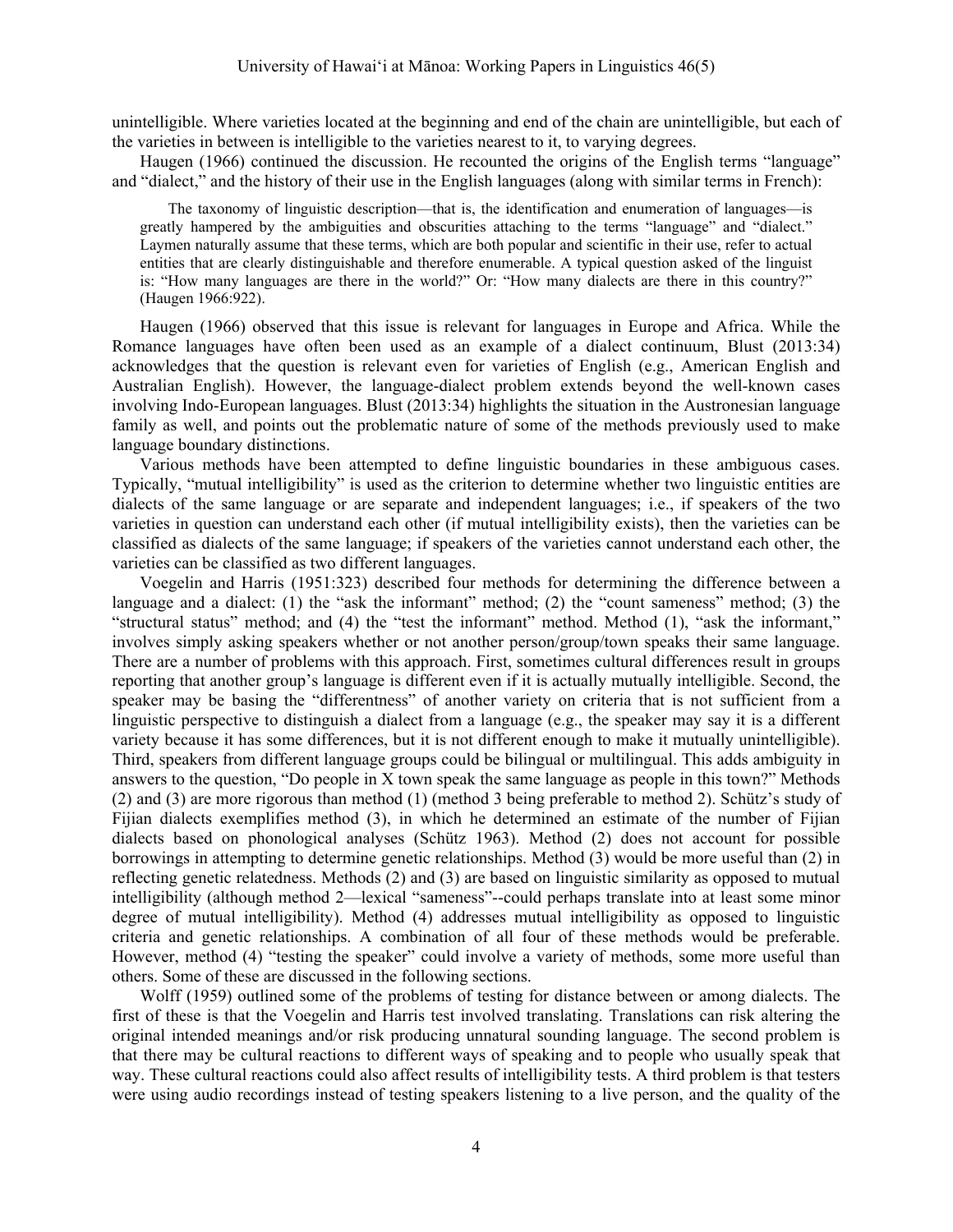audio recording then comes into question. In reaction to these problems, Wolff (1959:36) proposed alternate methods for more effective testing:

Dialect distance testing is effective under two conditions: (1) that the informant has not, prior to the test, learned the non-native dialect; (2) that the informant is free from any temperamental resistance to translating between his native dialect and one or more dialects with which he is unfamiliar.

Wolff (1959:36) also suggested that mutual intelligibility may not coincide with internal classification schemes.

Linguistic (phonemic, morphemic, lexical) similarity between two dialects does not seem to guarantee the possibility of interlingual communication; similarly, the existence of interlingual communication is not necessarily an indication of the linguistic similarity between two such dialects."

Wolff also highlighted some of the problems with intelligibility testing. One of these problems was that tests were not as helpful if asymmetrical intelligibility existed. Another problem is high levels of bilingualism. Bilingualism renders the test useless—a researcher would not be able to determine the distance between two varieties if the speaker-consultant knows both varieties. The speaker's understanding would reflect bilingualism rather than intelligibility. In other words, "While ability to translate obviously presupposes some type of intelligibility, the reverse is not necessarily true" (Wolff 1959:34).

Haugen (1966:926) also addressed the inherent difficulties and limitations with attempts to "measure" comprehensibility between speakers of different varieties: "Between total incomprehension and total comprehension there is a large twilight zone of partial comprehension in which something occurs that we may call "semicommunication":

The very notion of an area divided into a given number dialects, one neatly distinct from the next, had to be abandoned. The idea that languages split like branches on a tree gave way to an entirely different and even incompatible idea, namely, that individual linguistic traits diffused through social space and formed isoglosses that rarely coincided. Instead of a dialect, one had a "Kernlandschaft" with ragged edges, where bundles of isoglosses testified that some slight barrier had been interposed to free communication. Linguistics is still saddled with these irreconcilable "particle" and wave" theories.

Haugen described dialects as a type of "pre-language," a spoken variety of language that has not been standardized and/or put into writing. He concluded that:

The four aspects of language development … as crucial features in taking the step from "dialect" to "language," from vernacular to standard, are as follows: (1) selection of norm, (2) codification of form, (3) elaboration of function, and (4) acceptance by the community (Haugen 1966:933).

Casad (1974) cited Voegelin and Harris (1951); Olmsted (1954); Hickerson, Turner, and Hickerson (1952); Pierce (1952); Biggs (1957); and Wolff (1964). He discussed their various intelligibility tests, and provided a step-by-step instruction manual explaining how to conduct dialect intelligibility tests. He also gave a brief overview of Bradley's (1976) methods used in testing Mixtec dialect intelligibility, a topic of special interest in this paper. The method for which Casad gave instructions and which Bradley used was the traditional SIL intelligibility test that involves using tape recordings and testing speakers on their comprehension of the recordings. Bradley made some alterations to the method, used for later tests. Previous tests used both sentence and narratives; Bradley used only narratives. He had all subjects listen to the same narratives, eliminating unnecessary variables present in past studies that used different narratives for different groups of participants. In addition, participants only had to answer questions rather than reciting the narrative (Casad 1974:61–62). While cautions were taken to eliminate potentially faulty data (e.g., questions that more than 50% of participants got wrong, and responses from participants who got more than 50% wrong), there were other problems with the test. For example, some of the participants had no formal education, so they had to learn how to take a test for the first time as they responded to questions. This could have resulted in respondents appearing to understand less than they actually did due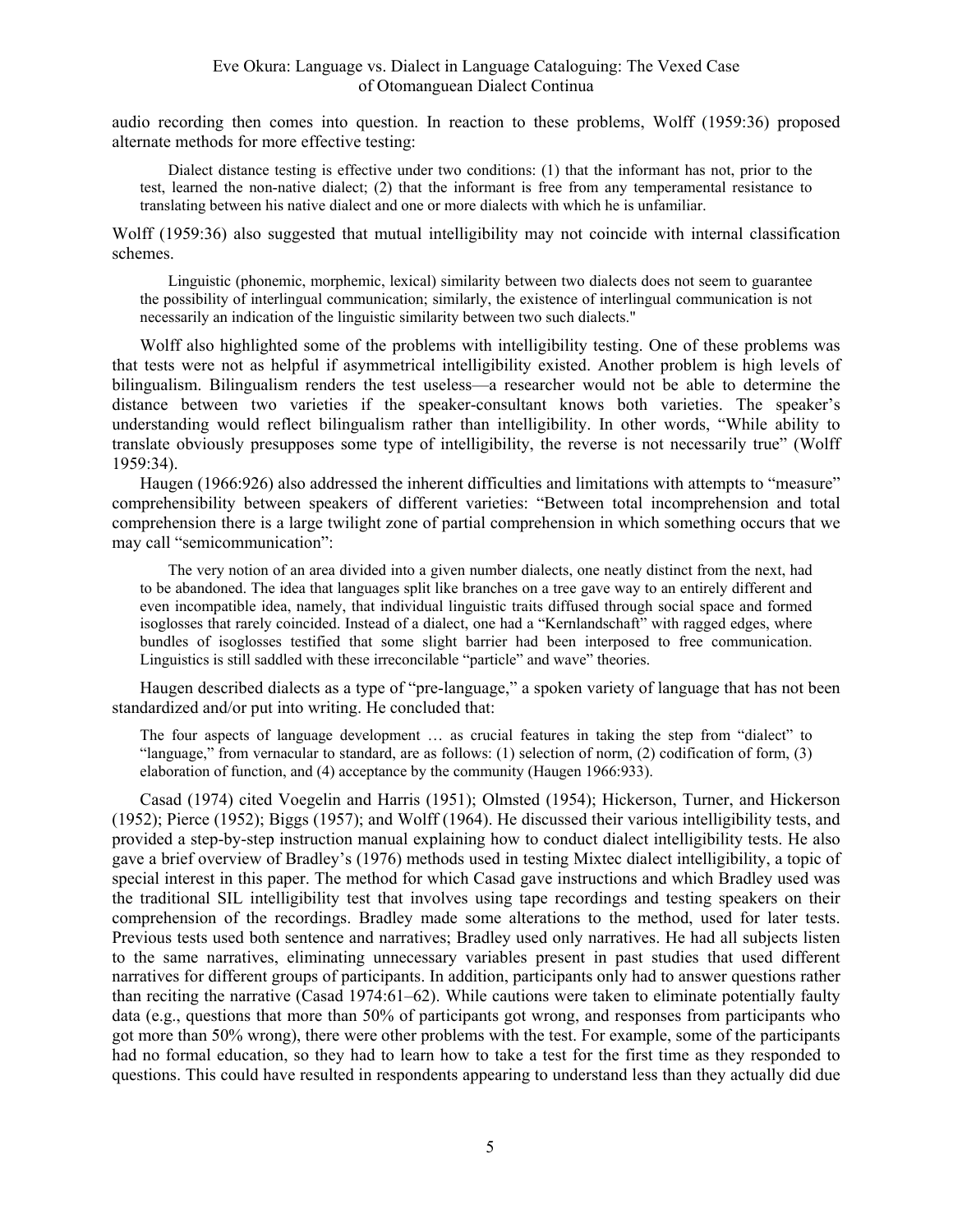to unfamiliarity with the test-taking method. This, in turn, could result in lower intelligibility scores, making language varieties seem more divergent than they actually were.

Agard (1984) proposed that the solution to this question began with returning to the semantics of the terms "language" and "dialect," and more rigorously redefining what these actually mean in the world of linguistics. He said:

Crucial to our descriptive method are, first and foremost, acceptable working definitions of both language and dialect. And by "acceptable" in this frame of reference is meant, of course, something much more precise and rigorous than the traditional definitions based on extrasystemic, socio-political, or merely behavioral criteria. We need definitions based, rather, on intrasystemic (in a word, structural) criteria. There are those who pronounce it impossible to redefine such age-old notions on any new basis, and would favor coining new terms instead. But one may disagree with this oblique approach and claim that linguists can, and should, continue to avail themselves of the consecrated terms "language" and "dialect," though distinguishing the one from the other in a different way from the layman (Agard 1984:41).

While Agard was concerned with defining "language" and "dialect," Trudgill (1986) was concerned with dialectology's relation to sociolinguistics. He placed dialectology under sociolinguistics. He also gave an overview of macro (geolinguistics) versus micro sociolinguistics (individual face-to-face interactions that, multiplied, result in language movement and change). Trudgill warned of the risk of dialect boundaries based on a single sound change (which problem Josserand avoids by using multiple phonological, lexical, syntactic, and other criteria in creating Mixtec dialect maps; see below), and on using dialect maps to determine language movement.

Thomason and Kaufman (1988) coined the terms "emerging pidgin" (1988:171, 192–93), "emergent creole" (1988:148, 153, 158, 163), and "emerging contact language" (1988:150–51) to describe creoles and pidgins that were separating from each other diachronically, i.e., on the trajectory toward becoming distinct languages. The term "emerging language" has extended beyond the scope of contact languages to include dialects of a language on the edge of diverging into independent languages (Golla 2007:20–22).

Blust (2013:33) also discussed various approaches to determining distinct languages, as well as limitations and questions that arise with each approach:

Do we group speech communities into languages on the basis of intelligibility, cognate percentages, structural similarity, some combination of these, or in some totally different way? Second, are languages discrete entities with clearly demarcated boundaries, or like many features of nature are they, at least in some cases, natural continua upon which boundaries can be imposed only with an inescapable measure of arbitrariness?

Like Hockett (1958), Blust pointed out that some varieties take several days of exposure to them to become intelligible e.g., American English with Australian English, and with some languages of the Austronesian language family. Blust also stressed how the *kind* of test chosen can affect mutual intelligibility results:

Quantitative measures of lexical similarity provide another means for determining language boundaries. In practice this has generally been carried out through use of a standard 100-word or 200-word lexicostatistical test-list. The composition of such lists varies slightly from user to user, with special adaptations made for individual language families (thus 'sun' and 'day', while perfectly good for Indo-European languages, are repetitive in AN, since many of these languages express the former by 'eye of the day', and both 'eye' and 'day' appear independently on the list). One of the difficulties that has emerged in using lexicostatistical percentages for locating language boundaries is that different researchers use different cut-off points, with obviously different results. Dyen (1965a) defines speech communities as dialects of the same language if at least 70% of their basic vocabulary is cognate, while Tryon (1976) uses 81% for the same purpose. Many AN languages share a highest cognate percentage with another language that lies somewhere between these figures, and the choice of which one to adopt will therefore have significant consequences for the results of a language count (Blust 2013:34).

The uncertainty about what constitutes a language makes linguistics more and not less like the other sciences—physics, biology, astronomy, etc. These fuzzy boundaries are evident in classification of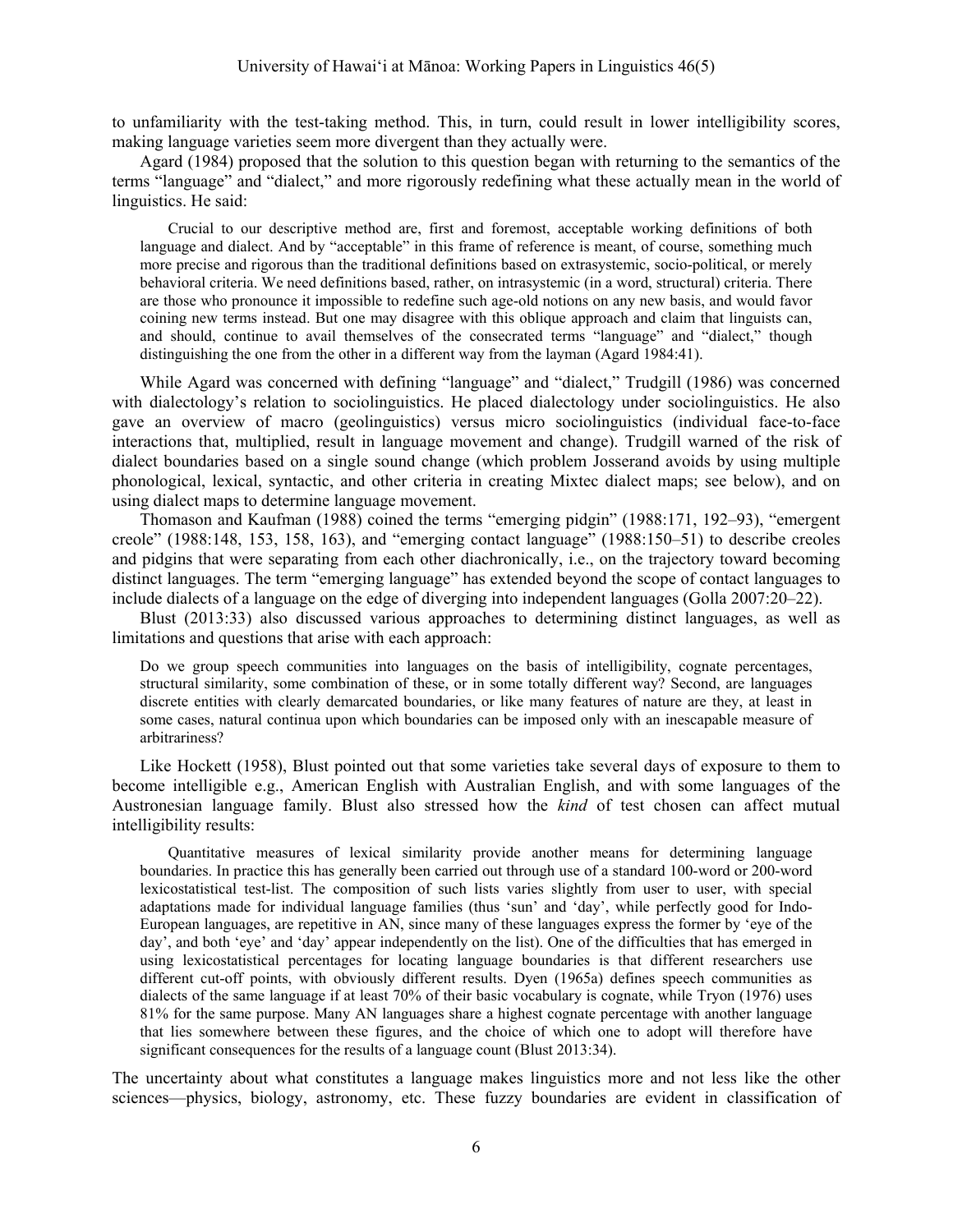#### Eve Okura: Language vs. Dialect in Language Cataloguing: The Vexed Case of Otomanguean Dialect Continua

objects in astronomy. Until recently, Pluto was considered a planet. However, a team of scientists decided to redefine the term "planet," so that Pluto is now considered a "dwarf planet" or "Plutoid" (NASA 2015)—bearing uncanny similarity to the Max Planck Institute's term "languoid" in *Glottolog*, to be explained in section 3.2.

**3. DIALECT CONTINUA IN LANGUAGE CATALOGUES.** *ELCat*), *Ethnologue*, *Glottolog* (Hammarström et al. 2015), and *INALI* each take different approaches to the treatment of linguistic varieties in these catalogues. Each also cites different definitions of the types of linguistic varieties included in their respective systems. As mentioned previously, *ELCat* seeks to include independent languages as defined by linguistic criteria.

**3.1** *ETHNOLOGUE***.** *Ethnologue*'s definition of "language" used for the purposes of its catalogue includes social and cultural criteria:

Where there is enough intelligibility between varieties to enable communication, the existence of wellestablished distinct ethnolinguistic identities can be a strong indicator that they should nevertheless be considered to be different languages.

These criteria make it clear that the identification of "a language" is not based on linguistic criteria alone.

The language entries in *Ethnologue* include a listing of dialect names. In most cases, those listings are not based on rigorous dialectology. Rather, these lists include all names reported to us which may, at one time or another, have been used in reference to a local variety of a language. Names listed may be alternate names for the same linguistic variety (Lewis et al. 2013).

This corresponds to the common colloquial definition of what "a language" is. While there is no single correct definition of language, each source uses the definition that suits its purposes. *Ethnologue* also uses the three-letter International Standards Organization (ISO) codes that SIL has assigned to each language. These, too, are based on the definition of a language based on ethnolinguistic criteria, and not solely on linguistic criteria. This definition serves a useful social purpose. In addition, *Ethnologue* often presents a calculation of the percent of mutual intelligibility between language varieties. However, sometimes varieties that are over 90% mutually intelligible to each other are given entries under separate language names. *Ethnologue* keeps thorough track of each of these degrees of mutual intelligibility (based on SIL studies) where the information is available. This directory of languages also clearly refers to some entities as "dialects" as opposed to languages, although the two varieties may be given separate entries. Given its purposes and the criteria it uses (just outlined), it is important to note that the number of entries for a language group in *Ethnologue* does not reflect the number of actual languages in the group as determined by linguistic criteria, but reflects the number of known/documented dialects.

**3.2** *GLOTTOLOG***.** The Max Planck Institute's *Glottolog* is perhaps the most comprehensive bibliography of each of the world's languages, and resolves the "language vs. dialect" problem with an innovative solution of its own, which basically just ducks the issue. It says:

Glottolog provides a comprehensive catalogue of the world's languages, language families and dialects. It assigns a unique and stable identifier (the Glottocode) to (in principle) all languoids, i.e. all families, languages, and dialects. Any variety that a linguist works on should eventually get its own entry. The languoids are organized via a genealogical classification (the Glottolog tree) that is based on available historical-comparative research (see also the Languoids information section). (Glottolog 2014)

Thus, *Glottolog* just includes "any variety," and makes no distinction between dialects and separate languages. *Glottolog* uses SIL's ISO language codes for languages that have corresponding entries.

**3.3** *INALI***.** The *Instituto Nacional de Lenguas Indígenas* (*INALI*) addresses the issues of language classification and nomenclature by using two different kinds of classification: (1) *autodenominaciones* (self-designations) and (2) *agrupaciones lingüísticas* (linguistic groupings). The *autodenominaciones* are names that speakers of a language variety use to refer to themselves. These distinctions sometimes coincide with linguistic distinctions, but often they do not, as they are based on social, cultural, and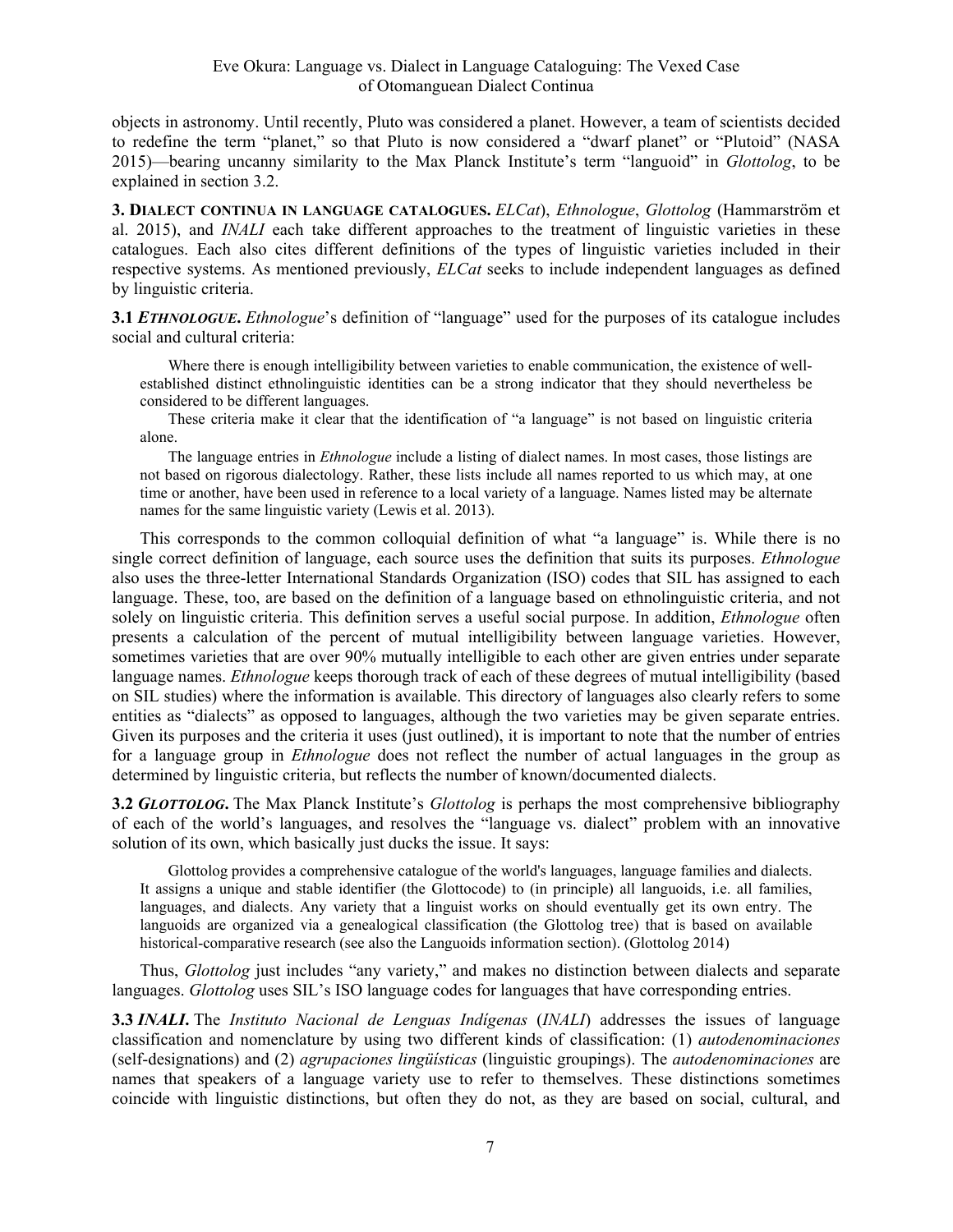political criteria. The *agrupaciones lingüísticas* are based on linguistic criteria. However, in a tactic similar to *Glottolog's* "languoids," even within the *agrupaciones lingüísticas*, INALI uses sociolinguistic criteria, referring to entities as "*variantes*" (variants, varieties), thereby circumventing the issue of having to classify linguistic entities as either languages or dialects:

La **VARIANTE LINGÜÍSTICA** es la categoría que alcanza el mayor grado de detalle de los niveles de catalogación aplicados en este trabajo y se define como una forma de habla que: a) presenta diferencias estructurales y léxicas en comparación con otras variantes de la misma agrupación lingüística; y b) implica para sus usuarios una identidad sociolingüística que contrasta con la identidad sociolingüística de los usuarios de otras variantes (INALI 2008:37).

*INALI* defines its "variante lingüística" as partially determined by sociolinguistic identity. The term "variante" (variant) works well for its purposes. However, it becomes difficult to determine internal classifications using only the distinction of "variante." Whereas SIL uses town names to for dialect names in *Ethnologue*, INALI avoids using town names, and instead coined original names for these linguistic varieties based on wider geographic areas (e.g., "chinanteco del norte" [Northern Chinantec]). They did this intentionally for cases in which a linguistic variety is spoken in more than one town, with the idea that speakers who live in other towns may feel as though they are not being represented if their language is called by the name of another town.

**3.4 ORGANIZING CLASSIFICATIONS FOR** *ELCAT***.** In order to determine how many and which Mixtec and Zapotec languages to include in *ELCat*, the challenge was to figure out which *Ethnologue* dialects, *Glottolog* "languoids," and *INALI* "variantes" correspond to each other, or how they correspond, if at all. In addition to each source having a different number of divisions for both of the language groups in question (Mixtec and Zapotec), they each also often use different names to refer to what appear to be the same linguistic varieties. *INALI* uses unique names (not used by any other source), and does not use ISO language codes (which sometimes to do not correlate to languages, but rather to dialects, or even more to sociocultural/political entities, instead of keeping with strictly linguistic criteria). This makes it necessary to determine which languages in other sources correspond to *INALI* entities. However, the assumption that there are unambiguous correspondences in other sources, just called by some other name, is wrong, as it is possible that what *INALI* refers to as "chinanteco del norte" does not have any clear correspondent in *Ethnologue*, but rather is composed of parts of several *Ethnologue* varieties. Glottolog and *Ethnologue* overlap somewhat in nomenclature, and Glottolog does use SIL's ISO codes where applicable, but Glottolog also includes many languoid names not used by *Ethnologue* and that do not have ISO codes. In other cases, where *Ethnologue* lists a greater number of entities than Glottolog, the reverse is true.

The primary method used here to determine which linguistic entities from each source correspond to those listed in other sources was to look at the lists of towns where each *INALI variante* is spoken, and to compare those to the towns associated with that a particular language named for a certain name in *Ethnologue*. A clear one-to-one correlation would be ideal, but this is rarely the case. Where *INALI* lists more than one town for a *variante*, the single variety corresponds to those several dialects in *Ethnologue* called by those town names. Where several different *INALI* varieties are spoken in the same town, these several variantes are listed as a single *Ethnologue* dialect. Admittedly, this is an imperfect technique with obvious limitations. For example, it is possible that what *Ethnologue* calls by a town name may actually be referring to only one linguistic dialect, and would not be relevant to other INALI variantes that happen also to be spoken in that same town. For greater accuracy, it will eventually be necessary to determine what exactly *INALI* and *SIL* mean by each of the linguistic varieties they name, and how exactly these distinctions were determined. Until then, this present study addresses only information available in published sources supplemented by consultations through personal communication (most particularly with Terrence Kaufman and Lyle Campbell).

For a classification of the full Otomanguean language family, see Campbell 1997:158 and Kaufman 1990. See figure 1 for the distribution of the Otomanguean languages.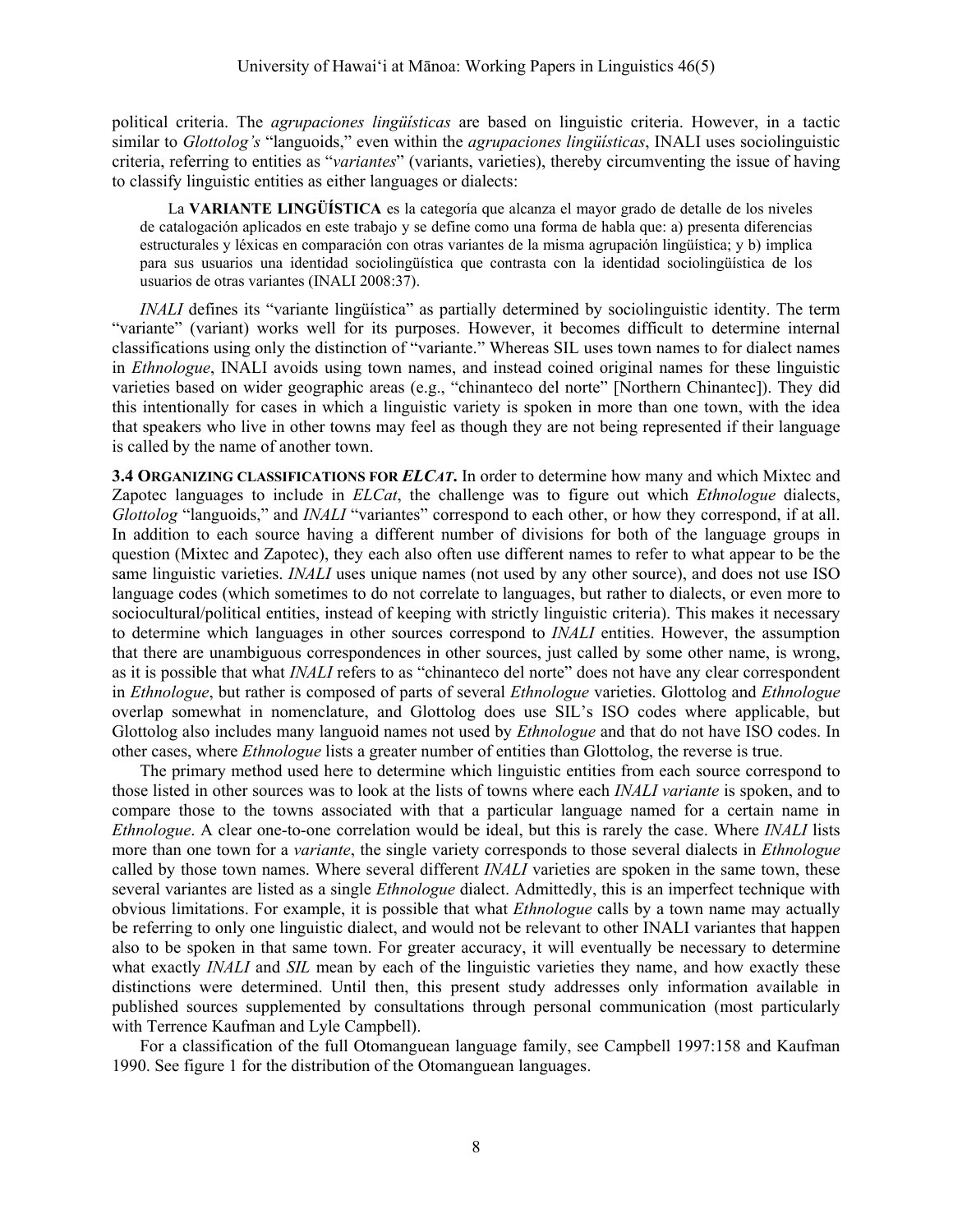#### **4. OTOMANGUEAN DIALECT CONTINUA IN** *ELCAT***.**



FIGURE 1. Otomanguean languages. (*Reproduced from INALI 2009*)

**4.1 MIXTEC.** The disparities between sources are much more drastic in the Mixtec situation than with some other dialect continua. Whereas *Glottolog*, *Ethnologue*, and *INALI* differ only by one to two in their total number of varieties within some language complexes, (e.g., Chinantec—14, 13, and 11, respectively), for Mixtec the range of difference is much greater: *Ethnologue* has 52 dialects, *Glottolog* cites 71 languoids, and *INALI* lists 81 varientes. Terrence Kaufman (personal communication, March 29, 2014) recommended Josserand's 1983 dissertation, *Mixtec Dialect History* as the most accurate linguistic sources for Mixtec internal classifications, and *ELCat* has only 12 Mixtec languages, based largely on Josseerand 1983, who has c.12–22 Mixtec entities. These dramatic differences suggest the need for more research here.

*Glottolog* lists 71 languoids in 12 subgroups. It should be recalled that *Glottolog* differs; it does not pretend to present a classification of languages, but rather includes every language, dialect, or variety ever cited in the literature. It even includes forms that were mentioned, but have been proven incorrect. It labels them as "spurious," but still includes them. Therefore, the inclusion of 71 Mixtec languoids in *Glottolog* is not a claim that there are 71 Mixtec languages. Its number of 71 comes from totaling the different independently listed linguistic entities listed in Josserand 1983.

While Josserand did extensive, rigorous linguistic work on Mixtec varieties, with a thorough analysis of sound correspondences, she did not declare an exact number of Mixtec languages with precise language names. Instead, she and most scholars who work on Mixtec, avoid drawing clear lines between dialects and languages in the Mixtec complex—hence why INALI referred to Mixtec as one of the most problematic nomenclature/classification issues in Mexico. Her total number of circled areas was 29. However, Josserand did adapt a 1978 Egland map in her dissertation, in which she circled together dialect groups that share 70% mutual intelligibility or higher (figure 2).

I determined the language names represented by the abbreviations on the map from the legend in Josserand's (1983) appendix, and converted the map data in the following list of Bradley and Josserand Mixtec varieties, adapted from Egland 1978, based on 70% mutual intelligibility (SIL mutual intelligibility tests).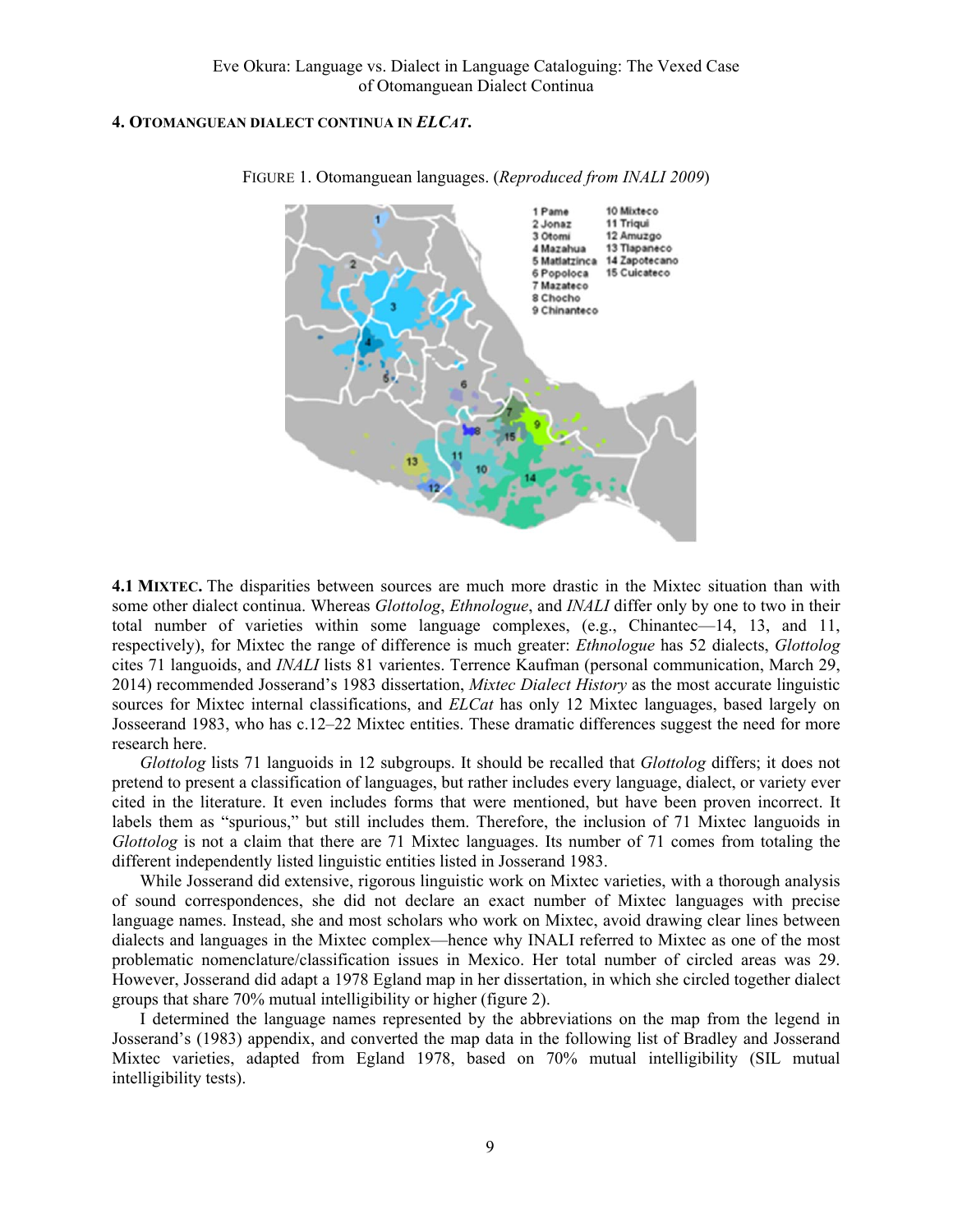I then compared the above list derived from Bradley's map (adapted by Josserand) and from Josserand's dissertation appendix with SIL's Mixtec dialect names in *Ethnologue* and its ISO codes, to try to determine how Josserand's 29 varieties and resultant internal classification related to existing names and divisions for Mixtec varieties. It was not clearly evident how much the map had been "adapted," and what exactly that adaptation entailed.





In addition to the 29 Mixtec "languages" derived from the 1978 map, Josserand also referred to a study by Spores (as reported by Josserand) of the Mixtec area, and subgroupings he created based on data from multiple disciplines:

Spores did, however, discuss with me in 1978 a number of towns which might fall into distinct dialect areas, mostly within the Mixteca Alta and central Mixteca Baja, which I present here as an indication of the level of specificity possible with a more precise knowledge of Mixtec communities and social organization. These groupings reflect Spores' integration of archaeological, ethnohistorical and modern information in his delimitation of interaction spheres within the Mixteca. Comparison of these groups with those defined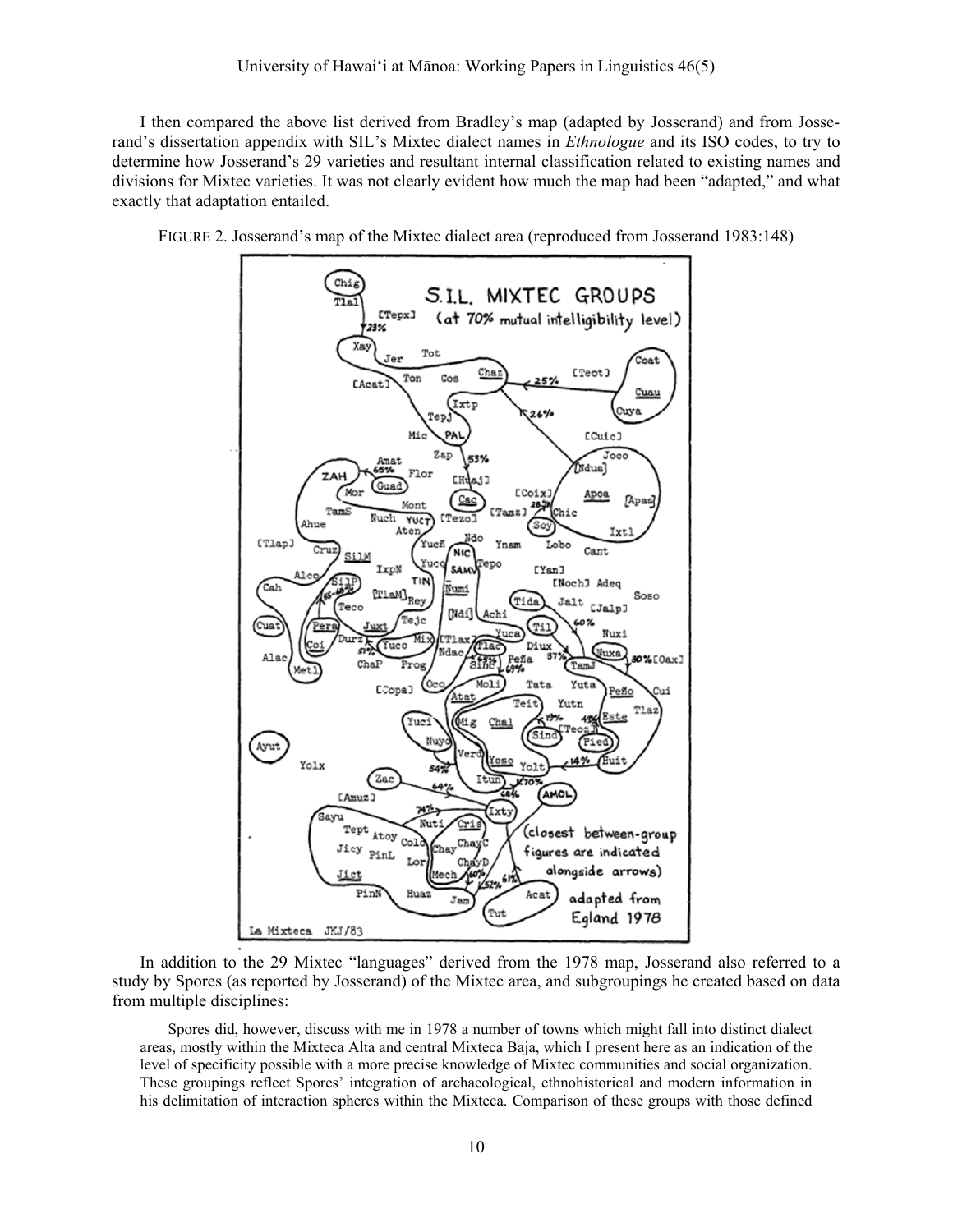by linguistic criteria shows a marked coincidence between Spores' groupings and my own: (Josserand 1983:128–29)

The 18 subgroups Spores came up with, which Josserand said showed "a marked coincidence" with her own subgroupings based purely on linguistic data, are:

#### **Spores's 18 subgroups of the Mixtec area (based on archaeological, ethnohistorical, etc. data)**

- 1. Apoala, Apasco, Sosola and the eastern frontier with Chinantec, Cuicatec and Zapotec;
- 2. Coixtlahuaca, Huautla and Tequixixtepec;
- 3. Tonalá, Chila, Petlalcingo, Mariscala, Acatlán and the towns on the northern frontier with Nahuatl and Tlapanec;
- 4. Huajuapan;
- 5. Silacayoapan and its ranchos on the Guerrero border;
- 6. Tecomaxtlahuaca and Juxtlahuaca;
- 7. Tlaxiaco and its ranchos, Cuquíla, Ñumí, and Mixtepec;
- 8. Teposcolula, its ranchos, and another ten communities which use the Teposcolula market, including Tayata and Achíutla;
- 9. Tilantongo and its ranchos, and Mitlatongo;
- 10. Chalcatongo and San Miguel el Grande;
- 11. Yucuañe and nine or ten surrounding communities;
- 12. Teozacoalco and Peñoles;
- 13. Putla;
- 14. Zacatepec;
- 15. Tututepec and Jamiltepec;
- 16. Yolotepec;
- 17. Yanhuitlán, Chicahua, Soyaltepec, Cántaros, Coyotepec, Nochixtlán and Tonaltepec;
- 18. Tamazulapan, Tejutla, Teotongo, and Chilapa de Díaz.

The same method was used to correlate the 29 languages to *Ethnologue*'s Mixtec languages and ISO codes with Josserand's, I checked each town mentioned in Spores's list of 18 languages to see if it showed up anywhere in *Ethnologue*'s 52 varieties. Where any common town names were listed both in Josserand and *Ethnologue*, those *Ethnologue* varieties are listed as corresponding entries.

For several of Spores's varieties I was unable to find corresponding *Ethnologue* entries. They may exist, but if they do, the correspondences were unclear, perhaps due to the use of different names for the varieties. There are 11 of Spores's varieties, corresponding to 17 *Ethnologue* varieties, that do not fit. This leaves seven of Spores' languages and 35 of *Ethnologue* varieties as yet unaccounted for. Josserand stated that:

A preliminary grouping of Mixtec communities into dialect areas, using Bradley and Josserand's phonological criteria (1978, 1982) appears in Josserand, Jansen and Romero, 1978 and In press //see if you can find a reference to the published version; if you do, add it here in parentheses, e.g., "and In press [1987]" and add the reference to your list of references//), but **since that study was written, much new material has been analyzed, which must be taken into account in any discussion of dialect areas**. (Josserand 1983:462) (Bold added for emphasis)

The new material that Josserand mentioned included lexical, phonological, and syntactic analyses of Mixtec varieties. Based on these data, she developed a much sounder, linguistically based internal classification of Mixtec varieties. However, because of to the nature of dialect continua, she—like other scholars—did not attempt to distinguish precise names of distinct Mixtec languages, or to give an exact number. However, she did clarify that:

By any measure, modern varieties of Mixtec must include **over a dozen mutually unintelligible varieties, or languages, each with many local dialects**. In my own sample of 120-Mixtec speaking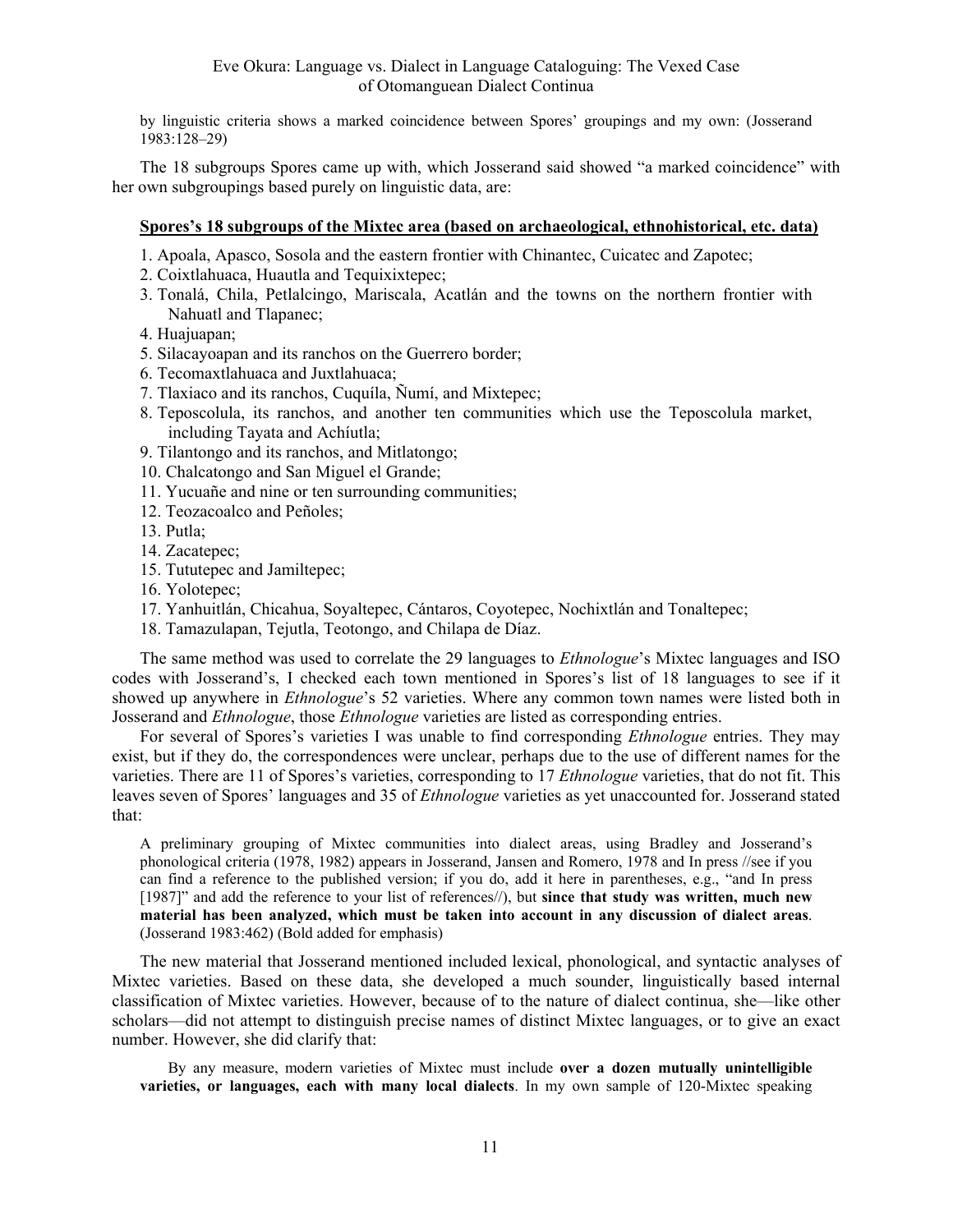villages, *the speech of any one village never coincided in all its* details *with that of any othe*r. (Josserand 1983:457–58; bold and italics added for emphasis).

Based on this statement, there are approximately "over a dozen" actual Mixtec languages. There are a greater number of local dialects, and each of the 120 towns she surveyed has slight variations differing from other towns' varieties. A challenge has been to determine how many Mixtec languages should be included in ELCat, and which ones they are.

Josserand's 1983 map of the Mixtec dialect area was used as the basis for the language divisions. This map (see figure 2) differs from previous work in that Josserand applied the new phonological, lexical, etc. linguistic findings to determine subgroupings, as opposed to the Egland map (figure 2), which determines



FIGURE 3. Josserand's 1983 Mixtec Dialect Area map. (Josserand 1983:470) Map VII-4. Mixtec Dialect Areas

subgroupings purely on SIL mutual intelligibility tests (some of which consisted of 100-word Swadesh lists). Although the boundaries in the 1983 map (figure 3) seem less concise than would be ideal for language classifications, this was followed for Mixtec classifications in ELCat, because the dissertation contained much detailed linguistic analysis, though it did not have a list or chart of what it considered the distinct Mixtec languages to be.

This map contains 12 distinct language area boundaries. It also contains dotted-line boundaries within some of those 12 language areas, whose meaning is not clear. It is presumed that they refer to varieties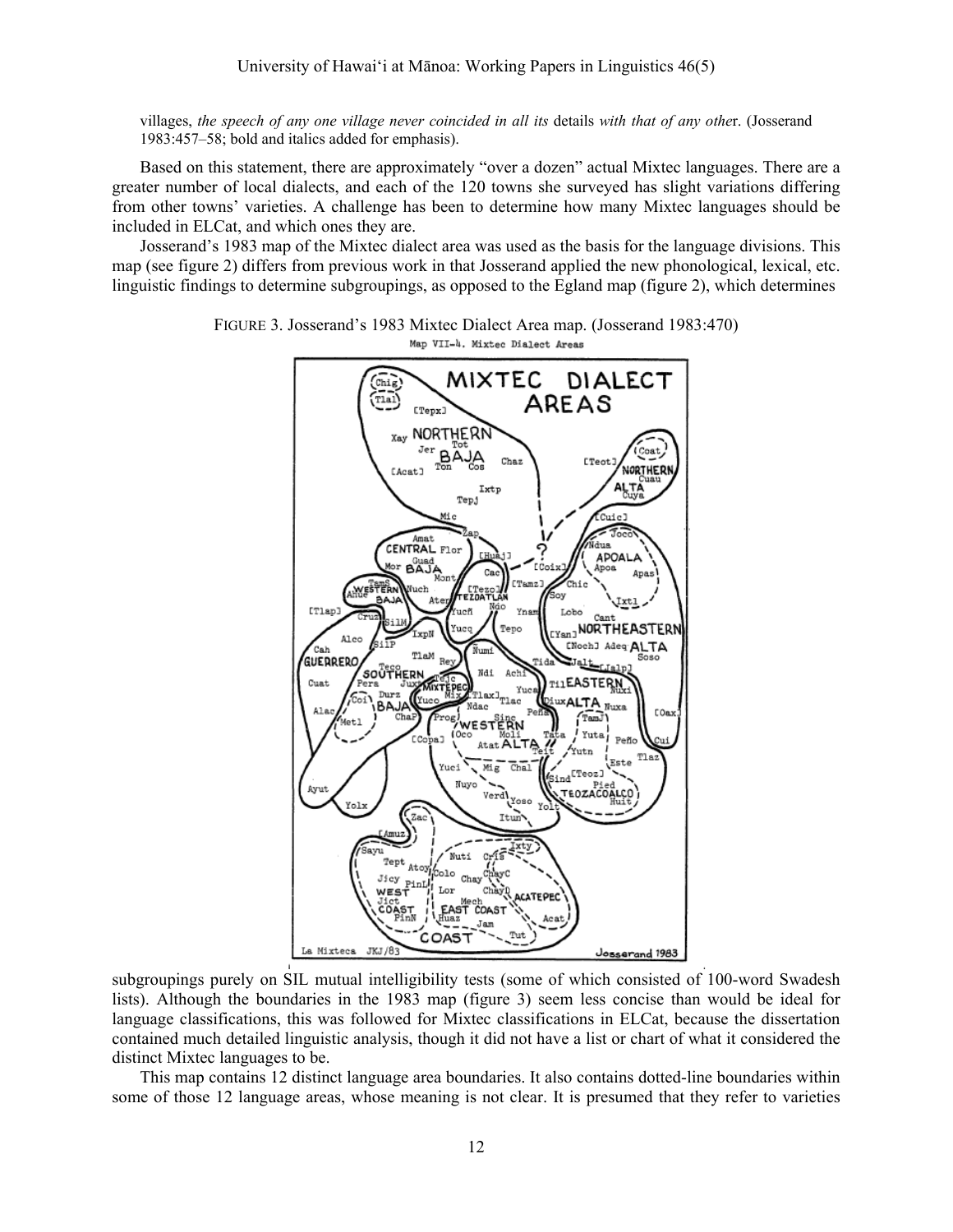distinct from each other, but which share certain linguistic features which place them in a subgroup together (the solid line within which they are contained). Since Josserand said there were "over a dozen" distinct Mixtec languages, I think that these dotted-line divisions may indicate boundaries of distinct languages within subgroups, as the solid lines only indicate the 12 divisions (which is not "over a dozen," but exactly a dozen).<sup>4</sup> The 12 clearly defined, solid-line linguistic boundaries in the map are:

1. Northern Baja 2. Central Baja

- 3. Western Baja
- 4. Southern Baja
- 5. Guerrero
- 6. Tezoatlan
- 7. Mixtepec
- 8. Northern Alta
- 9. Northeastern Alta
- 10. Eastern Alta
- 11. Western Alta
- 12. Coast

If the dotted-line divisions also turned out to be distinct, mutually unintelligible languages within the 12 areas, and those 12 were subgroups of a language family rather than specific languages, the number of Mixtec languages would increase to 22:

- 1. Northern Baja
- 2. Chigmecatitlán (Santa María Chigmecatitlán, N Baja 22)
- 3. Santa Catarina Tlaltempan (Santa Catarina, N Baja 21)
- 4. Central Baja
- 5. Western Baja
- 6. Southern Baja
- 7. Coicoyán-Metlatonóc
- 8. Tezoatlan
- 9. Mixtepec
- 10. Guerrero
- 11. Northern Alta
- 12. Coatzospan (San Juan Coatzospan, NE Alta 27)
- 13. Northeastern Alta
- 14. Apoala
- 15. Eastern Alta
- 16. Teozacoalco
- 17. Western Alta Group I
- 18. Western Alta Group II
- 19. Western Alta Group III
- 20. West Coast
- 21. East Coast
- 22. Acatepec

 $\frac{1}{4}$ <sup>4</sup> Credit goes to Russell Barlow for editing and correcting the Mixtec data.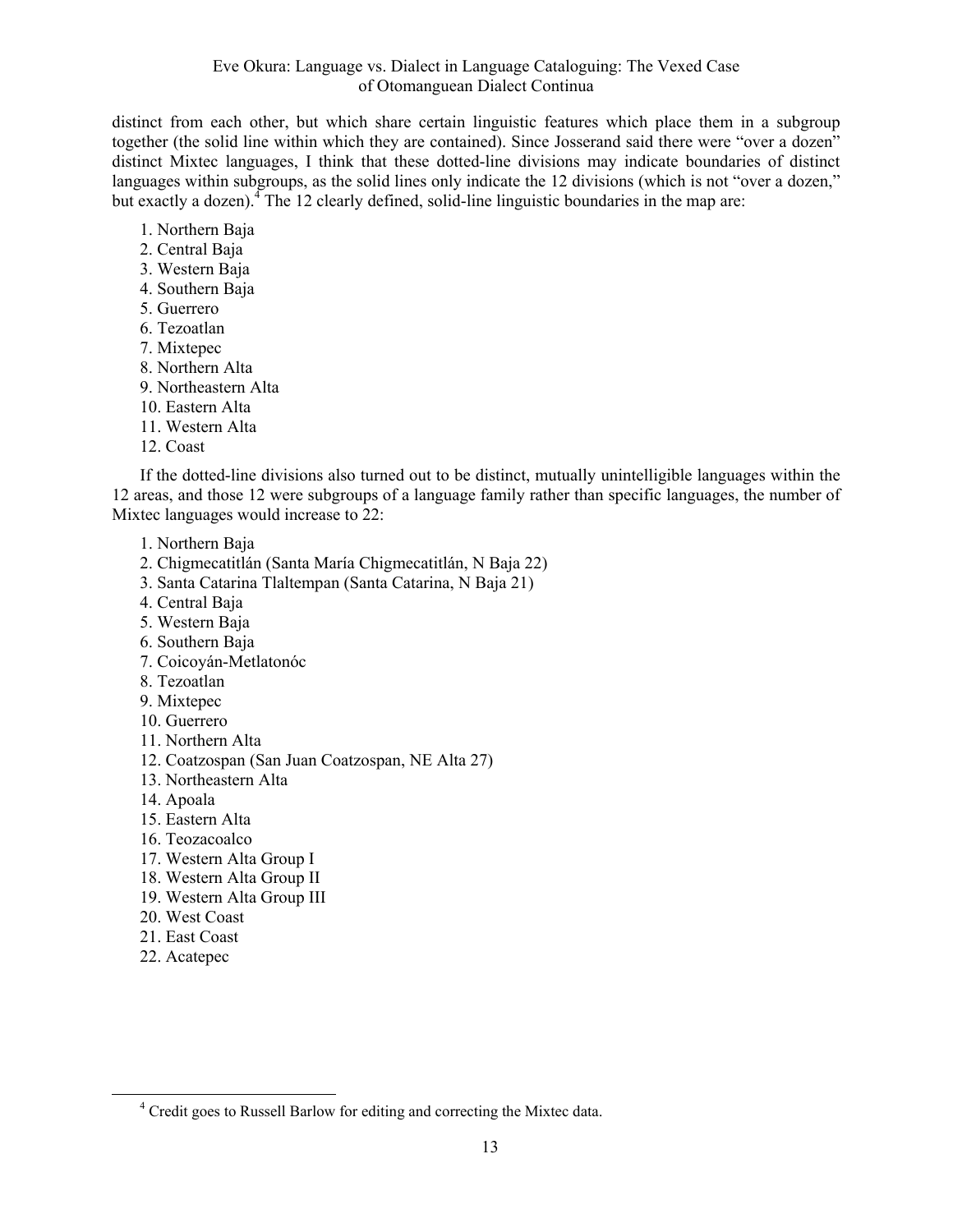The dotted-line divisions in Western Alta (17, 18, and 19) were unnamed in the map, so I refer to them as **Western Alta Group I** (northernmost subgroup within Western Alta, consisting of: *San Juan Ñumí, C Alta 1; Santiago Nundichi, C Alta 10; San Miguel Achiutla, C Alta 2; San Bartolomé Yucuañe, C Alta 3; San Mateo Peñasco, C Alta 4; San Agustín Tlacotepec, C Alta 9; Santa Cruz Nundaco, C Alta 11; San José Sinicahua, C Alta 8; Santa María Tataltepec, C Alta 5; San Juan Teita, C Alta 6; San Pedro Molinos, C Alta 7; Santo Tomás Ocotepec, C Alta 12; San Esteban Atatlahuca, C Alta 16*), **Western Alta Group II** (the southeastern group within Western Alta, consisting of: *San Miguel el Grande, C Alta 17; Chalcatongo de Hidalgo, C Alta 18; Santiago Yosondua, C Alta 20; Santa María Yolotepec, C Alta 22*), and **Western Alta Group III** (the westernmost group, consisting of: *San Miguel Progreso, C Alta 13; Santa María Yucuhiti, C Alta 14; Santiago Nuyoo, C Alta 15; Santa Lucía Monteverde, C Alta 19; Santa Cruz Itundujia, C Alta 21*). The map also contains a dotted line between Northern Baja and Northern Alta, possibly suggesting that these two groups share more linguistic features with each other than they do with other Mixtec varieties.

*Ethnologue*'s 52 Mixtec varieties and INALI's 81 Mixtec "variantes" were matched to Josserand's 12 language areas based on town names when listed in those catalogues, and town locations, where town names did not match to any in Josserand's data. Because Josserand's original intended meaning of the dotted lines is uncertain, *ELCat* team decided to enter the 12 larger Mixtec varieties.

**4.2 ZAPOTEC.** Campbell (1997:158) has described the Zapotec complex as "a number of mutually unintelligible languages estimated to number between 6 and 55 distinct languages." Zapotec has had some of the most recent scholarly attention, and yet its internal classification also remains to be resolved. *Ethnologue* cites 57 Zapotec dialects (Lewis et al. 2013). *Glottolog* lists 65 Zapotec "languoids" (Hammarström et al. 2014), whereas *INALI* catalogues 62 "variantes." *Ethnologue*, *Glottolog*, and *INALI* further subdivide Zapotec into numerous dialect varieties, even exceeding Campbell's range of 6 to 55 "distinct *languages*." *Ethnologue*, *Glottolog*, and *INALI* each acknowledge that the entities the catalogue lists may include cases of mutually intelligible dialects, not only distinct languages.

Within *Glottolog's* list of 65 Zapotec languoids, some are considered varieties of the same dialect, while others are independent languages. This number (65) is more than three times the actual number of distinct Zapotec languages according to the most accurate estimates based on strictly linguistic criteria (Kaufman 2014). *INALI* also numbers Zapotec varieties into the sixties.

Gabriela Pérez-Báez (2011:945) outlines the Zapotec situation in an article about the Juchiteco variety:

Juchiteco belongs to the Zapotecan branch of the Otomanguean stock of Mesoamerican languages. The dialectal complexity of Zapotec languages has been observed dating back to Fray Juan de Córdova's Arte en lengva zapoteca (Cordoua, [1578] 1987) and a number of proposals have been made for the classification of Zapotec languages throughout the history of their documentation (a detailed overview of this is in Smith-Stark, 2003). The Summer Institute of Linguistics proposes a flatter classification, with Zapotec as a macrolanguage that includes 57 member languages (Lewis, 2009). Similarly, Mexico's Instituto Nacional de Lenguas Indígenas identifies 62 language variants in the Zapotec language group. Kaufman (personal communication) considers Zapotec languages to constitute a language complex defined as a set of closely related languages. He proposes five language areas or virtual languages within the family of Zapotec languages: northern, central, southern, eastern and western. Following Kaufman's classification, Juchiteco is considered to be a variety of central Zapotec. The interaction between speakers of Zapotec languages who participated in a dialectal survey conducted by the Project for the Documentation of the Languages of Mesoamerica (PDLMA) under Terrence Kaufman's supervision and coordinated by Mark Sicoli between 2007 and 2009 supports at least some twenty distinct languages as sub-branches of the aforementioned five virtual languages (Sicoli, personal communication).

As Pérez-Báez stated, there are five Zapotec language areas. Kaufman's notion of 'language area' includes dialects of a particular language and emerging languages, varieties that may or may not be mutually unintelligible and therefore may be distinct languages or may be dialects of a particular language. According to Terrence Kaufman's most recent research, within those five language areas, there are approximately 18 independent (mutually unintelligibly) Zapotec languages (personal communication,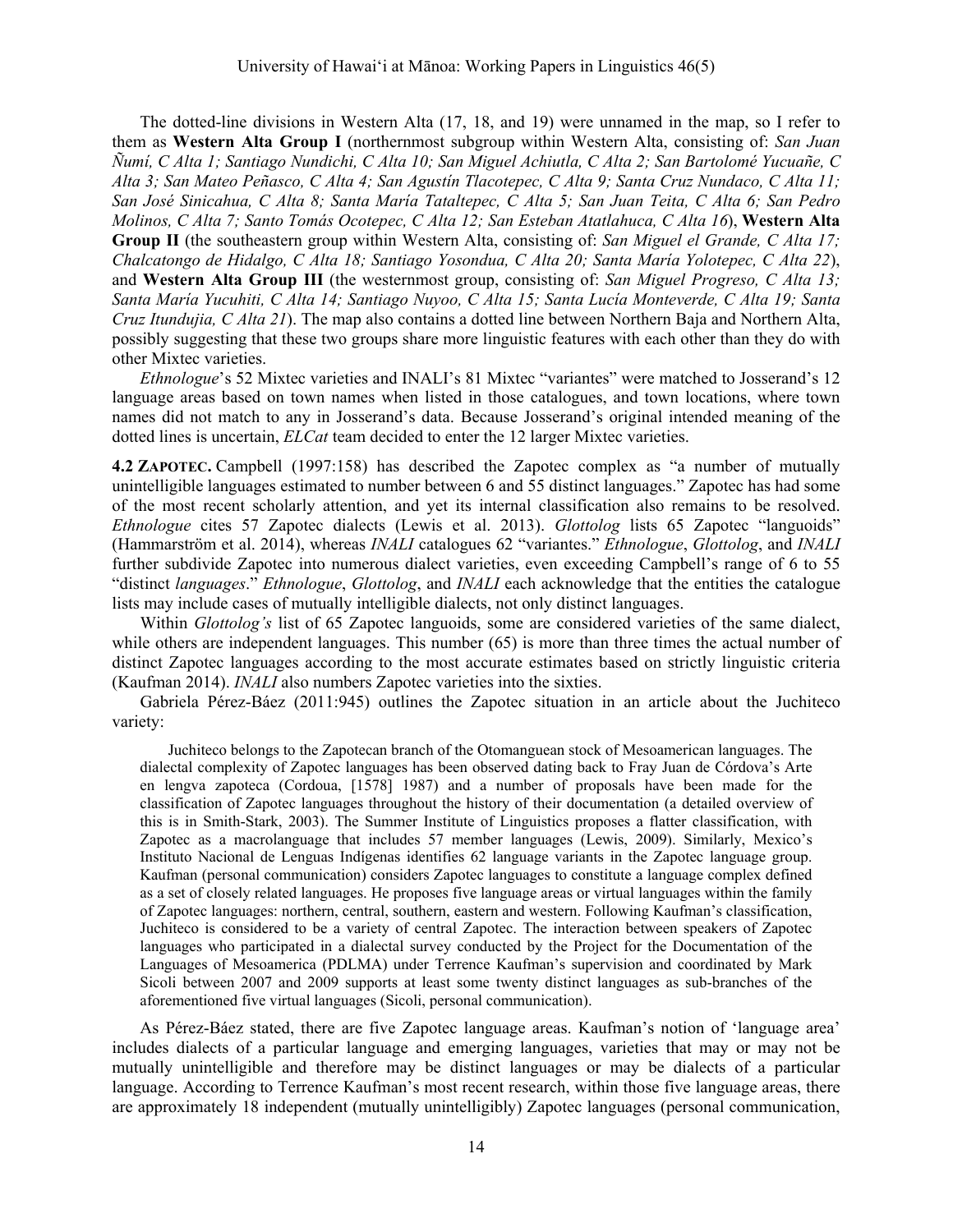2012). Kaufman gave the following names to the five language areas, and the distribution of the 18 languages among them:

#### **Zapotec language areas and number of distinct languages in each area (Kaufman 2012)**

- 1. Northern (approximately five languages)
- 2. Central (approximately seven languages)
- 3. Southern (approximately four languages)
- 4. Western (one language)
- 5. Papabuco (one language)
- Total: approximately 18 languages

In review, Kaufman stated that the approximately 18 Zapotec languages would fall into the five language areas in the following manner: Northern – 5; Central – 7; Southern – 4; Western – 1; Papabuco  $-1$ . In the data, only four entities are listed at the emergent language tier under the Northern area: (1) Ixtlán; (2) Villalta; (3) Choapan; and (4) Rincón. The question, then, is, "What would the fifth Northern Zapotec language be?" One possibility would be to split Ixtlán into Southeast Ixtlán and West Ixtlán, as those two varieties have the next lowest mutual intelligibility of all of the lower tier Northern Zapotec varieties. Splitting Ixtlán would account for the estimated five Northern Zapotec languages. However, since this was uncertain, *ELCat* lists only the four most certain of the approximately five Northern Zapotec languages.

The Central area appears at first to be the least problematic, as the number of Central Zapotec languages given by Kaufman (2014) should match the number of Central Zapotec languages in the actual 1989 data. These total seven; they are: (1) North Central Zimatlán: Asunción Mixtepec; (2) West Eujtla: Ayoquesco, Nexila (Santa Cruz), Zabache; (3) Ocotlán; (4) Tlacolula; (5) Albarradas; (6) Oaxaca; and (7) Etla: Mazaltepec (Santo Tomás), Tejalapan.

The total number of Zapotec languages in *ELCat* database (19) is based primarily on Kaufman's estimate of approximately 18 Zapotec languages. Some of the specific languages in *ELCat* also conform to specific entities Kaufman identifies as Zapotec languages. Attempts were made to include multiple ISO codes for some language entries, to account for the discrepancies between ISO code dialect varieties and actual independent languages. However, because there were automatic additions to ELCat database initially, and because the process of entering data into *ELCat* requires an SIL ISO code (which may or may not correlate to an independent language), some of the languages entered in *ELCat* may need to be revised.

#### **Zapotec Languages suggested for ELCat<sup>5</sup>**

- 1. Chopan Zapotec [zpc]
- 2. Ixtlán Zapotec [zaa, zpd, zae]
- 3. Rincón Zapotec [zar, zsr]
- 4. Villalta Zapotec [zad, zav, zpu, zpq, ztc, zat]
- 5. Albarradas Zapotec [zas]
- 6. Asunción Zapotec [zoo]
- 7. Ayoquesco Zapotec [zaf]
- 8. Etla Zapotec [zpy]
- 9. Ocotlán Zapotec [zac, zpv, zpn]
- 10. Tlacolula Zapotec [zab, ztt, ztj, zaw, zaq, zpf]
- 11. Zaachila Zapotec [ztx]
- 12. Isthmus Zapotec [zai]
- 13. Petapa Zapotec [zpe]
- 14. Tlacolulita Zapotec [zpk]

 $rac{1}{5}$  $5$  This final list was a result of collaboration between the author and Russell Barlow.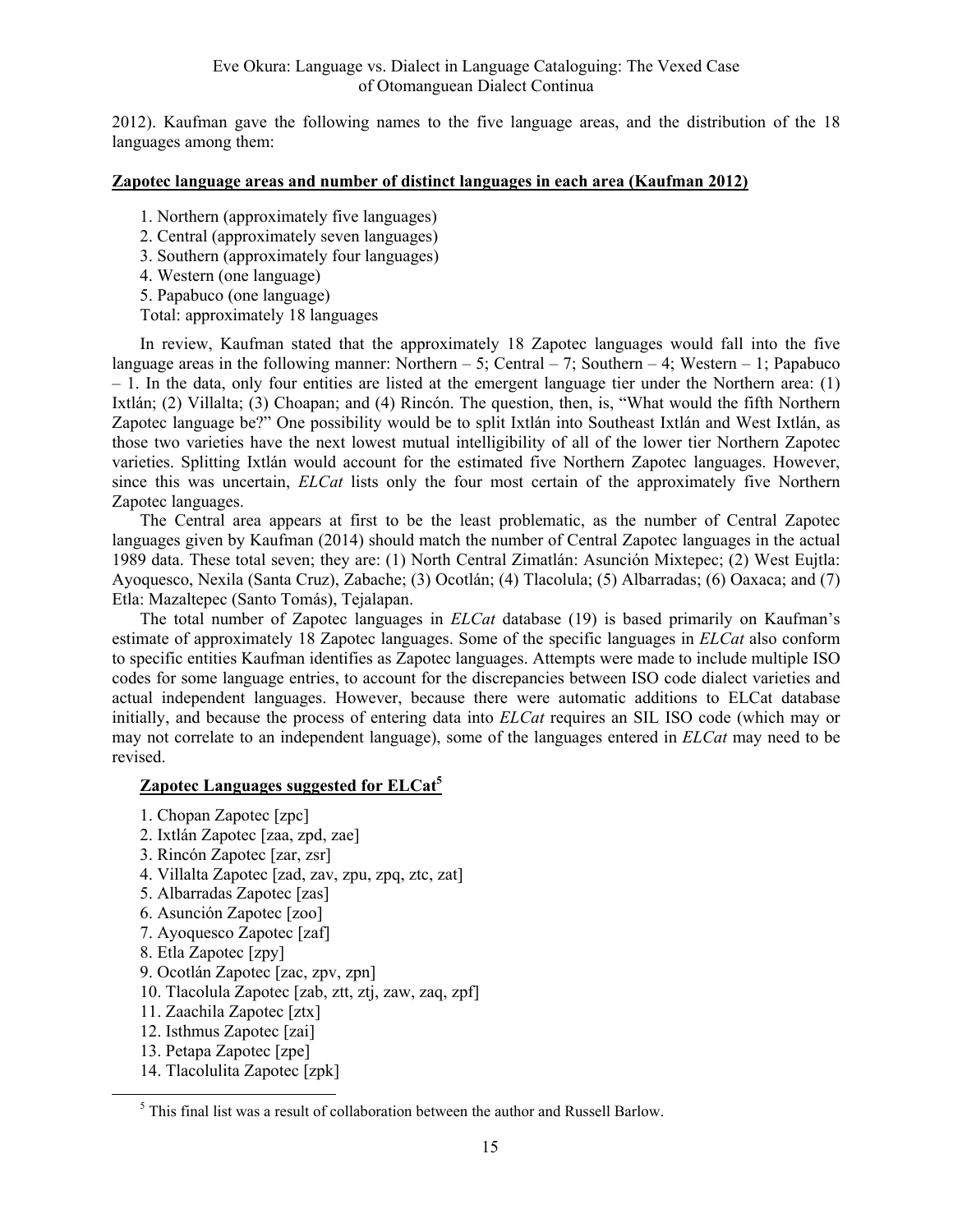- 15. Yautepec Zapotec [zpb] 16. Coatlán Zapotec [zps, zpt, ztp, zao, zam, zpr, zap, ztg, ztl, zpo, zpb] 17. Mixtepec Zapotec [zpm] 18. Zimatlán Zapotec [zph, zpp, zpl]
- 19. Papabuco Zapotec [zte, zpw, zpz]

Zaachila Zapotec (11) is spoken in Oaxaca, so it corresponds to Oaxaca Zapotec. Some varieties have been deleted from ELCat database, and others have been added, but it is likely more work is needed to resolve to some of the Zapotec dilemmas outlined above. Notwithstanding the challenges and the approximations, ELCat is the catalogue closest to representing the actual number of Zapotec languages, as opposed to including all dialect varieties.

**5. CONCLUSION**. A rigorous process was used to determine (1) which languages in Otomanguean dialect continua exist to begin with (what the language divisions are); (2) how to enter the decided-upon language entities into *ELCat*; (3) how to make them correspond to conflicting classification schemes; and (4) how to enter that data to make it as user-friendly and searchable as possible. In sections IV, V, and VI, the overall framework of the process may have been obscured somewhat by the volume of specific language variety details. The following is a list of the general steps taken, with most of the languagespecific details were cropped out. This process could be applied to other geographic and linguistic areas with ambiguous dialect-language boundaries.

- 1. Determine on which criteria the catalogue will base its entries (Dialects? Languages only? Sociocultural criteria of languages—e.g., tribe names? Strictly linguistic criteria? Intelligibility?)
- 2. Research and determine the major sources with conflicting internal classifications (e.g., in number and names of languages) of the dialect continuum in question.
- 3. Determine what the goal was for each of the conflicting sources (e.g., was it to list all dialects, like *Ethnologue*? Was it to list all varieties based on cultural and social identity, like *INALI*?). If intelligibility tests were used, try to determine what those tests entailed, and how valid they appear to be (e.g., a 100-word Swadesh list would not be a very reliable mutual intelligibility test upon which to base an internal classification scheme).
- 4. Select the classification scheme that is the best for the catalogue's criteria—in the case of *ELCat*, preferred sources were determined by those classifications based on the most accurate linguistic criteria as opposed to cultural/political nomenclature.
- 5. Create a spreadsheet or a table that shows which dialects (by ISO code) align with which divisions in the chosen classification scheme (i.e., which dialects/varieties group together have enough mutual intelligibility—to roughly form a "language").
- 6. Use geographic clues to assist in determining which dialects/varieties (i.e., ISO codes) cluster together for one language entry. For example, in each of the Otomanguean cases in this paper—Mixtec and Zapotec—dialect or variety names are often based on the town where the variety is spoken. *INALI's* published data lists all towns and locations in which each linguistic *variedad* is spoken. I sorted through each of these locations, and when I found the name of a town that matched a variety in *Ethnologue* or some other source, I aligned that variety in that other source with this variety in *INALI*. It is not a one-to-one correspondence. Often, a single variety may be spoken in many areas. Likewise, speakers of differing varieties may reside in a single town.

(*INALI* also points out that when people from several different towns speak a particular variety, it may be insulting to dwellers in other towns when their linguistic variety is given only the name of one of the towns in which the language/dialect is spoken. This eclipses the speakers of that variety in other areas, and it may unintentionally give arbitrary preeminence to the town chosen as the language's name).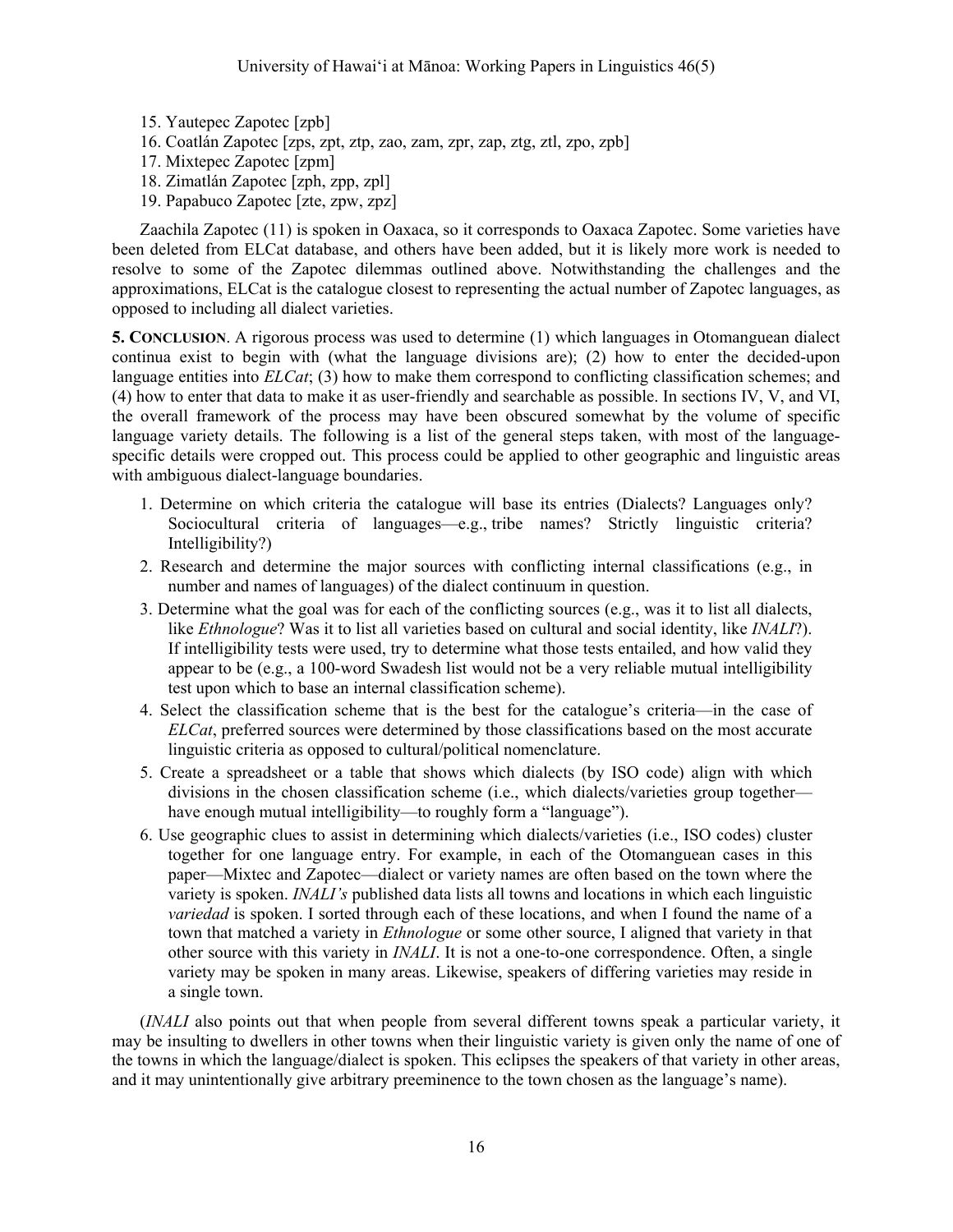- 7. Enter the name of that language into the catalogue. List all of the ISO codes associated with that language in its entry. This allows catalogue-users to search for languages by other known names and varieties.
- 8. In the comments section of the language entry, make a note of the range of opinions of the number of varieties of that language complex (e.g., Mixtec: *Ethnologue* has 52 Mixtec dialects; *INALI* lists 81 "variedades"). This clarifies to users that the discrepancy in the number of languages was not an oversight, but a well thought-out, thoroughly researched, deliberate decision.
- 9. List the varieties associated with that language. Also include a brief explanation of the classification scheme chosen for the current catalogue, and the nomenclature used.
- 10. While this is not ideal, if no language names exist for the classification scheme chosen (e.g., some of Josserand's subgroups did not have names, but were divided into subgroups). In such case, one might have to invent a useful, accurate, and descriptive name—preferably one based on prior classification schemes. Keep the nomenclature consistent across groupings. If this is done, be sure to make a note of the coined name, and which known names correspond to it (if there are several dialects that combine to form this previously unnamed linguistic entity). If there is a single variety that corresponds to it, it would be best to use the name already in use in the literature.

Ideally, what needs to be done in the future is to develop a new, scientifically validated mutual intelligibility test reliable in areas with dialect continua, and to create new maps of language areas with explanations of the specific linguistic criteria upon which intelligibility percentages/cut off points are determined (for language vs. dialect distinctions).

In the future, yet another possible step toward refining the accuracy of linguistic data of an endangered languages catalogue could be to conduct mutual intelligibility tests to measure the differences between revitalized versions of a language and natively spoken versions of the language (e.g., Hawaiian, Māori, Ojibwa, etc.). Even in this case (as in step 1 in the process outlined previously), the question remains whether to use mutual intelligibility or other linguistic criteria, as the two are not equivalent. To return to Wolff's (1959:35) insight: "Since rather more seems involved than comparability of linguistic units, such as phonemes and morphemes, the question naturally arises what the true significance of intelligibility is." Josserand's Mixtec study was founded initially on Bradley's intelligibility tests, and upgraded based on Josserand's linguistic data—a combination of the two.

In the cases of Mixtec, Zapotec, and even "Pluto," the scientific categories we impose on the continua of the natural world may be mere reflections of human attempts to imagine order in chaos. Perhaps the more accurately we describe what is, the more we will end up with Plutoid and languoid-like categories.

#### **REFERENCES**

AGARD, FREDERICK. 1984. *A course in Romance linguistics*. Georgetown: Georgetown University Press.

BIGGS, BRUCE. 1957. Testing intelligibility among Yuman languages. *International Journal of American Linguistics* 23:57–62.

BLUST, ROBERT. 2013. *The Austronesian languages*. Canberra: Australian National University, Asia Pacific Linguistics.

BRADLEY, HENRY. 1976. *Dialect intelligibility testing: The Mixtec case*. (manuscrito inédito).

CAMPBELL, LYLE. 1997. *American Indian languages: The historical linguistics of Native America*. New York: Oxford University Press.

CASAD, EUGENE. 1974. *Dialect intelligibility testing*. *Publications in linguistics and related fields 38*. Oklahoma: Summer Institute of Linguistics of the University of Oklahoma at Norman.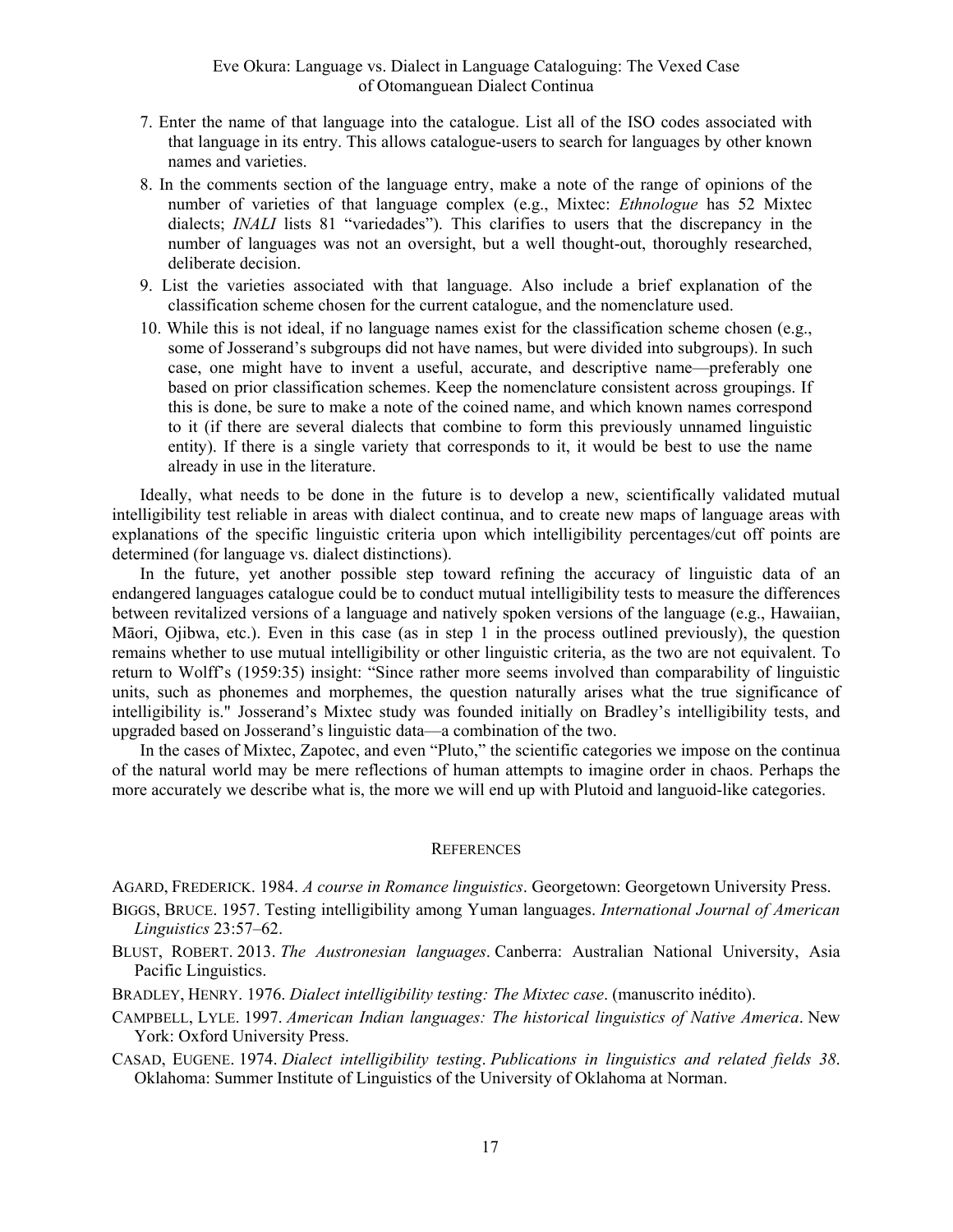- *Catalogue of endangered languages* (*ELCat*). 2014. The University of Hawai'i at Mānoa and Eastern Michigan University. http://www.endangeredlanguages.com
- DOWNES, WILLIAM. 1998. *Language and society*, 2<sup>nd</sup> ed. Cambridge, UK: Cambridge University Press.
- GOLLA, VICTOR. 2007. North America. In *Encyclopedia of the world's endangered languages*, ed. by Christopher Moseley, 20–22. New York: Routledge.
- HAMMARSTRÖM, HARALD; ROBERT FORKEL; MARTIN HASPELMATH; and SEBASTIAN BANK. 2015. *Glot tolog* 2.6. Jena: Max Planck Institute for the Science of Human History. (Available online at http://gottolog.org, Accessed on 2014-03-11.)
- HAUGEN, EINAR. 1966. Dialect, language, nation. *American Anthropologist*, New Series, 68(4):922–35. Stable URL: http://www.jstor.org/stable/670407 Accessed: 29/01/2015.
- HICKERSON, HAROLD; GLEN D. TURNER; and NANCY P. HICKERSON. 1952. Testing procedures for estimating transfer of information among Iroquois dialects and languages. *International Journal of American Linguistics* 18:1–8.
- HOCKETT, CHARLES F. 1958. *A course in modern linguistics*. New York: The Macmillan Company.

JOSSERAND, JUDY KATHRYN. 1983. *Mixtec dialect history.* Tulane University PhD dissertation.

- KAUFMAN, TERRENCE. 1990. Tlapaneco-Subtiaba, OtoMangue, and Hoka: Where Greenberg went wrong. In *Language and prehistory in the Americas,* ed. by Allan Taylor. Stanford: Stanford University Press.
- KUHN, THOMAS. 1962. *The structure of scientific revolutions*. Chicago: University of Chicago Press.
- LEWIS, M. PAUL; GARY F. SIMONS; and CHARLES D. FENNIG (eds.). 2013. *Ethnologue: Languages of the world*, eighteenth edition. Dallas, Texas: SIL International. Online version: www.Ethnologue.com. Accessed: 3/19/14.
- MITHUN, MARIANNE. 2001. *The languages of native North America*. Cambridge, UK: Cambridge University Press.
- NASA. 2015. What is Pluto? (Aug. 4, 2015) http://www.nasa.gov/audience/forstudents/k-4/stories/nasaknows/what-is-pluto-k4.html accessed 11/3/15
- OSORIO, ARNULFO EMBRIZ, and ÓSCAR ZAMORA ALARCÓN (Coordinadores). 2009. *Catálogo de las lenguas indígenas nacionales: variantes linguísticas de México con sus autodenominaciones y referencias geoestadísticas,* ed. by LÓPEZ SÁNCHEZ, JAVIERÑ ALEJANDRA ARELLANO MARTÍNEZ, ALMANDINA CÁRDENAS DEMAY, and MARISOL FLORES CASTRO. Instituto Nacional de Lenguas Indígenas (INALI). Lunes 14 de enero de 2008. Diario Oficial (Primera Sección). 3.1.3. Catálogo. 37, 69–79, 84–96. (Tercera sección). 1–3.
- PÉREZ BÁEZ, GABRIELA. 2011. Spatial frames of reference preferences in Juchitán Zapotec. *Language Sciences* 33:943–60.
- PIERCE, JOE. 1952. Dialect distance testing in Algonquian. *International Journal of American Linguistics* 18:203–10.
- SCHÜTZ, ALBERT J. 1963. A phonemic typology of Fijian dialects. *Oceanic Linguistics* 2(2):62–79.
- THOMASON, SARAH GREY, and TERRENCE KAUFMAN. 1988. *Language contact, creolization, and genetic linguistics*. Berkeley: University of California Press.
- TRUDGILL, PETER. 1986. *Dialects in contact*. New York: Basil Blackwell.
- VOEGELIN, CHARLES F., and ZELLIG S. HARRIS. 1951. Methods for determining intelligibility among dialects of natural languages. *Proceedings of the American Philosophical Society*, (Jun. 12, 1951), 95(3):322–29.
- WOLFF, HANS. 1959. Intelligibility and inter-ethnic attitudes. *Anthropological Linguistics*. Urbanization and Standard Language: A Symposium Presented at the 1958 Meetings of the American Anthropological Association (Mar., 1959), 1(3):34-41. Published by: The Trustees of Indiana University of behalf of Anthropological Linguistics Stable URL: http://www.jstor.org/stable/30022192 accessed: 20/01/2015